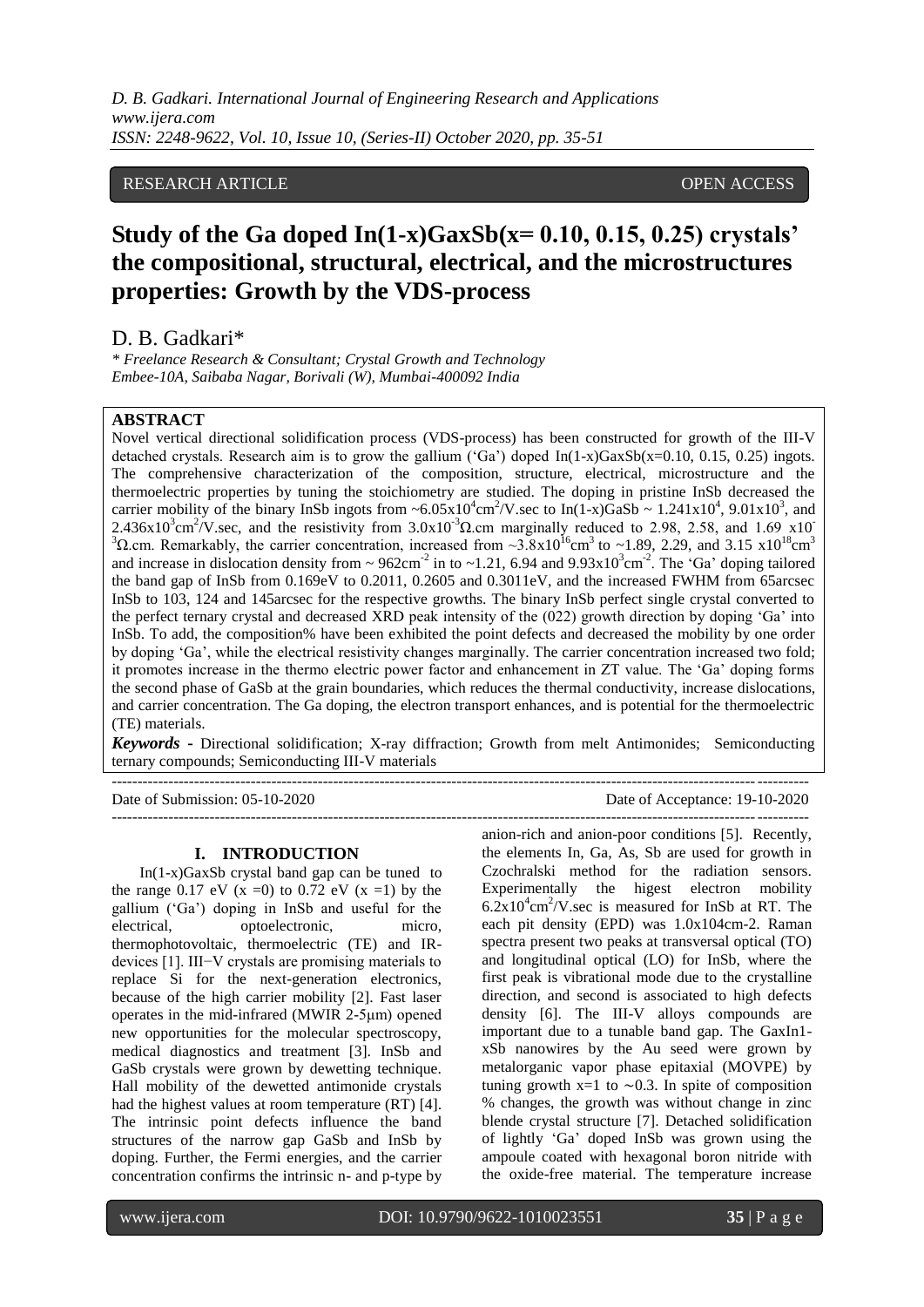with a height of furnace constructed to minimize bouyancy-driven convection. Additionally, the ampoule was backfilled with 20 kPa of Ar-10% H2 prior to sealing, and no difference in results with freezing rates of 5 and 10 mm/h. The detached portion was depressed from the attached portion was observed [8]. Dewetting growth of GaSb by an oxidising atmosphere in the ampoule was achieved by increase in the wetting and growth angles. Stable dewetting of InSb was not grown, but, the hillocks microstructures were seen. The self-stabilization of the gas pressure was revealed [9].  $In(1-x)GaxSb$ films  $(x = 0$  to 1) were deposited by magnetron sputtering on SiO2/Si substrates. The atomic composition, structure, and electrical properties were tuned stoichiometry of the In(1-x)GaxSb films (polycrystalline). The electrical properties by four point and Hall Effect indicated increase in resistivity with 'Ga' concentration [10]. The energy gaps, electron effective masses, and phonon frequencies in InSb spherical quantum dots were in good agreement with the literature. The bulk to nano-scale properties were changed significantly [11]. The "Ga" substituted in InSb crystals, the Ga doping reduced the lattice thermal conductivity, and optimized the mobility of binary InSb, and the lattice thermal conductivity in  $In(1-x)GaxSb(x=0$  to 0.2) as reported. The electron and phonon transport is enhancement and potential for TE by the increased figures of merit  $(ZT)$  [12]. The 'Ga' dopant on ZnO thin films annealed to improve the conducting properties. The dopants were ionized and contributed to the conducting process by the rapid thermal and CO2 laser annealing. "Ga" dopant plays a favorable role in energy band gap [13]. The GaAsSb epitaxial layers were grown by liquid phase epitaxy (LPE) using Bi in the Sb place, which decreases the Sb incorporation in the layers with increased Bi, and a band gap reduction, was measured in GaAsSb layer. The blue shift of the band gap due to the Bi was occurred, the intensity increases and the full width at half maximum (FWHM) decreases for the Ga-As-Sb-Bi grown layers [14]. A gallium-doped and the reduced graphene oxide (Ga-GrO) material were developed by a metal-organic chemical vapor deposition (MOCVD). A "Ga" doping in graphene materials was tuned electrical properties [15]. The (111) orientated vertical InSb NWs were grown on GaAs substrate by metal-organic chemical vapor deposition (MOCVD) [16]. Raman spectra at RT, the appearances of GaSb-SiO2 composite film have a larger red shift than that of bulk GaSb because the stress affect thermal expansion and lattice mismatch between GaSb and  $SiO<sub>2</sub>$  [17]. InSb crystals are not promising thermoelectric due to the high thermal conductivity. But, Ga doping and nanoinclusions

acts as phonon scattering centers, contribute to the weak influenced electrical transport and reduced lattice thermal conductivity (κL). The In0.9Ga 0.1Sb has the perspective at intermediate temperatures as the κL decreased and the ZT increased [18]. Thermoelectric power requires crystals to control phonon and free charge carrier transport properties. The control on lattice vibration, structural imperfections and defects engineering (point defects, segregations) has the effect on electron and phonon transport properties. The ternary alloy In(1-x)GaxSb improved by the point defects and compositional segregations. The point defects affected the electrical resistivity, and Seebeck coefficient due to carrier concentration; while ZT of In0.95Ga0.05Sb enhances by the point defects and compositional segregations [19]. In(1-x)GaxSb( $x = 0$  to 1) was<br>grown by solidification process. Raman grown by solidification process. measurement showed the optical modes of phonon vibrations in binary InSb and GaSb, suppressed in ternary In(1-x)GaxSb. The phonon vibrations have been scattered effectively by the defects, which reduced lattice thermal conductivity. The thermal conductivity of binary InSb and GaSb drastically reduces in In(1-x)GaxSb by scattering. It results the highest ZT, because of its higher power factor, and the higher ZT in In0.8Ga0.2Sb [20]. The n-type In $0.8 + yGa0.2Sb(y = 0$  to  $0.06$ ) ternary crystal grown by Spark sintering (SPS) method, two phases were observed the major InSb-rich phase and minor GaSb-rich phase. The increasing In content increased the Seebeck coefficient of In0.8Ga0.2Sb. Ga alloying reduces the lattice thermal conductivity, the (In, Ga)Sb based TE materials proposed for the intermediate temperatures [21]. The distribution of GaSb nano-inclusions by "Ga" doped and Sb rich forms the second phase of GaSb at grain boundaries, reduces the thermal conductivity. The doping increase carrier concentration, and suppresses the bipolar effect and enhance in power factor [22]. Highly mismatched alloys (HMAs) modify the electronic band structures developing highperformance thermoelectric materials. GaBi1-xSbx (HMAs) is potential for thermoelectric applications. The increase in Seebeck coefficient and decrease in the electrical conductivity of GaBi1-xSbx alloy as a function of Sb displayed large thermoelectric power factor and the figure of merit ZT [23]. The p-type Ge0.9Sb0.1Te  $(1+X)$  by melt spinning method with hot pressing (MS-HP) grown. Enhancement thermoelectric properties increased Seebeck coefficients and reduced thermal conductivities. The microstructures reduce thermal conductivities by the Ge precipitates, twin, nano-inclusion [24]. Intrinsic AlSb has a high resistivity and the lattice thermal conductivity result the ZT value low. Inclusion and dispersion in AlSb has reduced the thermal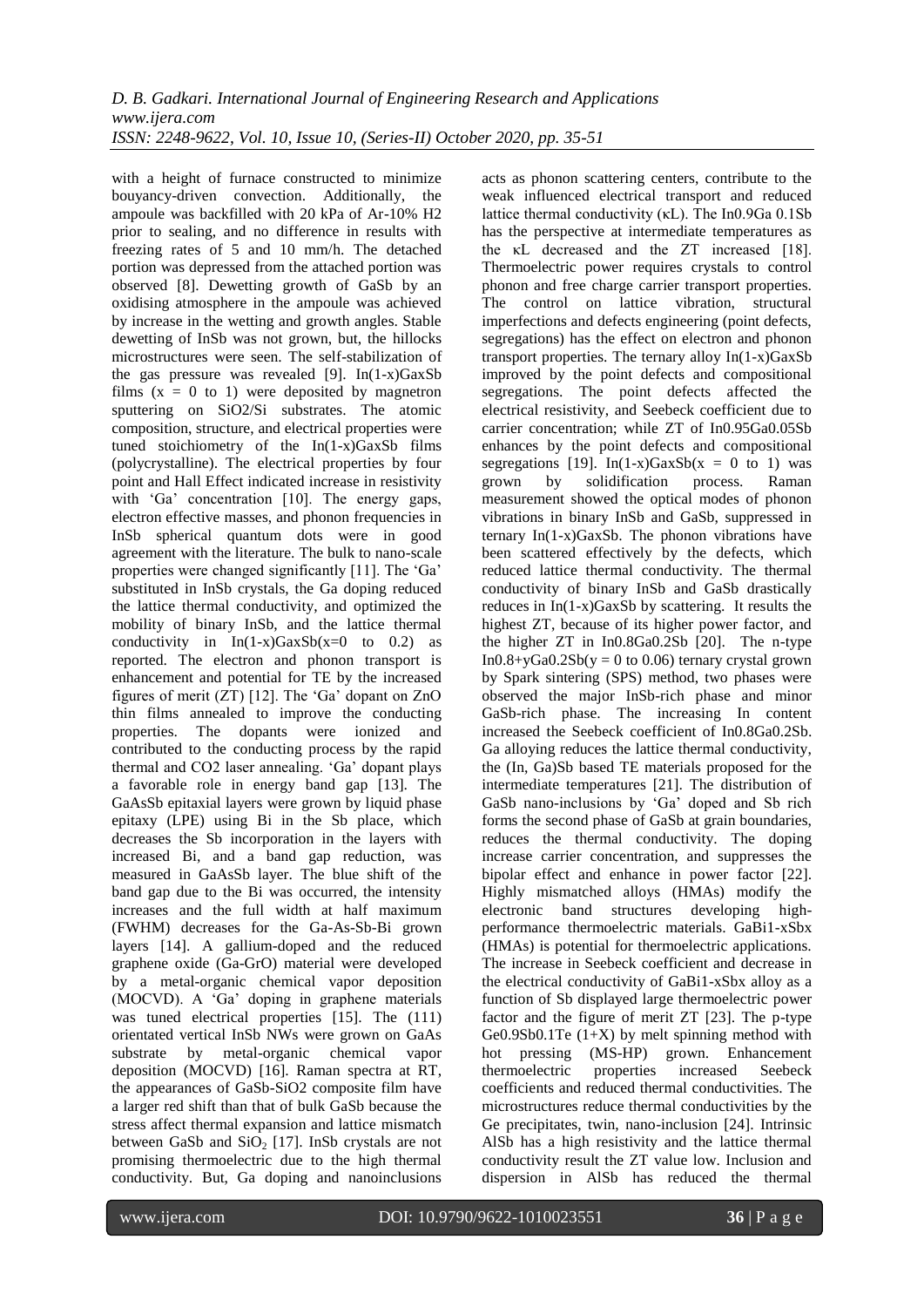conductivity with improved electrical conductivity without decrease in thermo-power [25]. The EPD was low and the growth rate was higher in the microgravity (μg) [26]. The In0.11Ga0.89Sb crystal was grown in the space. The non-steady state equilibrium in the melt was achieved in μg,. The compositional homogeneity and uniformity by a higher growth rate was achieved [27,28]. The interface shape was nearly flat in μg, whereas in 1g was highly concave with facets at the edge. The EPD was low and the growth rate was higher in μg [29]. The shape of solid-liquid interfaces and composition was affected in 1g condition [30]. The microstructure, the convection, and solute transport was affected by gravity, the grain sizes were small in 1g. The solidification velocities of crystal were rapid and low influence on microstructure in μg. The μg conditions were promoted the detached growth. The process was controlled by thermal diffusion, hydrostatic pressure and wall effect [31,32].

The entire detached III-V crystal growth has suppressed the buoyancy convection, and hydrostatic pressure; whereas there is no major change of the composition %, and the macroscopic segregation. The entire detached crystals quality depends on the gradients, the source materials, pressure difference, and the growth rate. Grown crystals qualities enhanced due to the decreased native defects and dislocations by increasing crystallization using VDS-process. The results have been published elsewhere [33-47].

In this manuscript first time, the entire detached In(1-x)GaxSb(x=0.10, 0.15, 0.25) crystals grown by VDS-process. The compositional %, structural, electric, growth morphology and Thermoelectric (TE) properties of entire detached In(1-x)GaxSb crystals are investigated. The point defects and compositional segregations are analyzed. The "Ga" dopant in detached InSb crystal, and composition in In(1-x)GaxSb and the effect on properties are reported.

# **2. EXPERIMENT 2.1. The crystal growth initial steps**

The experimental crystal growth procedure of the Ga doped  $In(1-x)GaxSb(x<0.3)$  crystals is similar as applied the uniform procedure in the III-V detached crystals [44-46].

Three In(1-x)GaxSb(0.10, 0.15, 0.25) entire detached ingots grown by the VDS-process. The prior to sealing, one side conical ampoule was cleaned by the high temperature flame. The oxygen, nitrogen and contaminations from the stoichiometric In, Ga, Sb source materials was eliminated Table-1. A quartz ampoule with vacuum  $\sim 1.3 \times 10^{-3}$ Pa was refilled by pure argon gas, and the source materials

purged alternately 10 times. Finally, these materials, and ampoule backfilled pure argon pressure 20- 30KPa was sealed. This ampoule is positioned vertically in the VDS furnace Fig-1a. A conical tip angle of an ampoule was constructed of the  $\sim 45^\circ$ to $\sim$ 75<sup>0</sup>, diameter 10-22mm, and length  $\sim$  60-75mm. Entire detached binary InSb and GaSb perfect single crystal growth and properties were published elsewhere [33-46]. However, the conical tip possibly promotes the detached growth and reduces the defects. In detached growths, the self-growth of seed and self-stabilization of pressure difference perhaps developed. A vertical furnace with increasing temperature from bottom to the center was applied to grow In(1-x)GaxSb detached crystals by VDSprocess, Fig-1. The temperature increasing with a height of furnace constructed to minimize bouyancydriven convection [8]. Briefly procedure repeated here, the vertical furnace temperature profile Fig-1b,c. In this figure, Red-L: a line of the liquidus, Red-S: a line of the solidius (original furnace profile Fig-a), and Black-x: the growth composition %. The growth is below the center of furnace at higher gradients, and then the L-S curves never meet Fig-1c. At the low temperature gradient, the L-S curve meet at point 'C' (crystallization), i.e. the L, S, and x meets at point 'C'. The high temperature gradients (axis) gradually reduce to low, and then crystal always grows at the low temperature zone Fig-1c. At C/M interface, the solidification changes from the m.p.  $525^{\circ}$ C (InSb) to  $712^{\circ}$ C (GaSb) in the upward direction (fixed set temperature~ $760^{\circ}$ C). The ampoule downward velocity 'v' has a high growth rate. The phase changes, heat transfer, fluid flows, and solute transport affect the solidification process. always grows at the low temperature zone Fig-1c. At C/M interface, the solidification changes from the m.p.  $525^{\circ}$ C (InSb) to  $712^{\circ}$ C (GaSb) in the upward direction (fixed set temperature~ $760^{\circ}$ C). The ampoule downward velocity 'v' has a high growth rate. The phase changes, heat transfer, fluid flows, and solute transport affect the solidification process

# **2.1 The entire detached growth**

The vertical furnace profile is shown in Fig-1a. The previous VDS experiments growth process is in [33-47]. Three  $In(1-x)GaxS bcrystals$  grown by the VDS-process, however, the brief procedure is here as the seven steps: i) the furnace temperature raised to  $\sim$ 8500C in 3h (overheating condition 150 $^{\circ}$ C) to melt the source materials in a heat zone TCentre>Tmp> TBottom, for complete-congruent melting of the source materials, then kept for 3h. The vertically ampoule with melt is rotated continuously 10rpm rate. An ampoule used for ingot growth contained melt is rotated (stirred) at the 10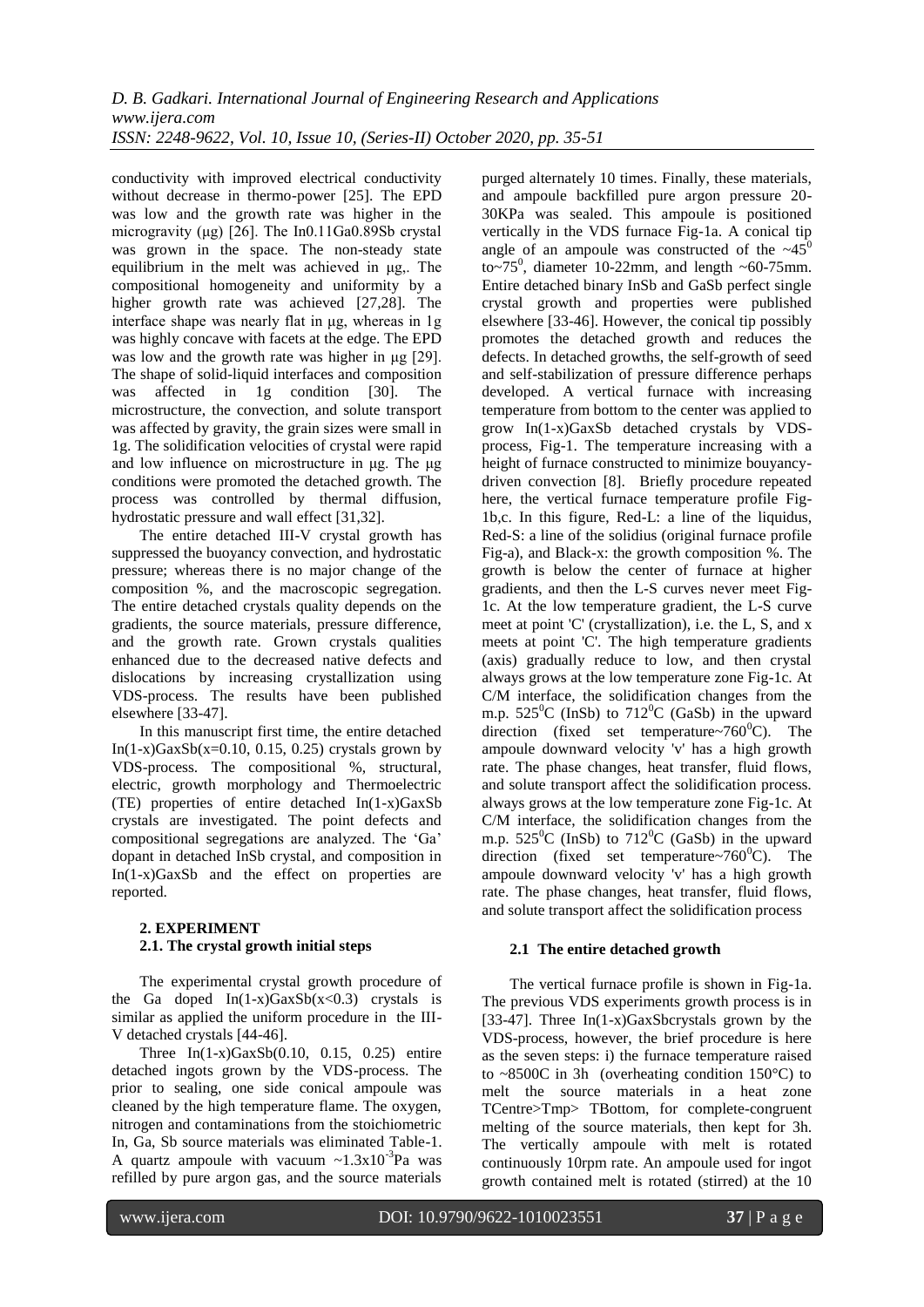

*ISSN: 2248-9622, Vol. 10, Issue 10, (Series-II) October 2020, pp. 35-51*

**Figure- 1** The schematic diagram of the VDS process a: the numbers in 1a, the quartz growth chamber, 2) Wilson seals, 3) a vertical furnace with the thermocouples (red circles), 4) a vertical shaft to hold the ampoule at the centre of furnace, 5) a vacuum sealed quartz ampoule, 6) a clockwise and anti-clockwise rotation 7) the up and down movement of an ampoule, 8) as grown detached ingot inside ampoule, 9) the vacuum (open space) above a melt, 10) the vacuum sealed quartz ampoule with source materials inside, 11) The open quartz tube covered with silicon wool, 12) The bottom Wilson seal was removed and exposed to ambient temperature. b) The temperature profile of furnace used for melt solidification. The height of furnace 66cm, and the hot zone of furnace at the centre 33cm. Below, towards bottom side the ingot process carried out, c) In VDS-process, the radial gradients is  $1.4^{\circ}$ C/cm and the axial gradient decreases towards lower temperature from large gradient condition (32<sup>o</sup>C/cm) to small gradient condition (12<sup>o</sup>C/cm). The red-L was the line of liquidus, green-S was the line of solidius, and black 'x' was the region of the Ga-In-Sb composition % along the growth direction. d) The schematic as grown entire detached crystal (light blue colour) with a gap between the inner ampoule wall and as grown ingot.

rpm clock-wise and anticlock-wise mechanism for the mixing of Ga, In, Sb source materials. The actual calibrated furnace profile is in Fig-1b. ii) The vertical ampoule containing congruent melt is translated downward to the fixed set temperature ~765<sup>o</sup>C (overheating condition 50<sup>o</sup>C) by the lowering rate 10mm/h in 3h. Consequently, the C/M interface changes from m.p. of InSb to GaSb  $(525^{\circ}C)$ to  $712^{\circ}$ C) during solidification process of the In(1x)GaxSb ingot in a heat zone  $T_{\text{Centre}} > T_{\text{mp}} > T_{\text{Bottom}}$ . The enlarge temperature profile is shown in Fig-1c. iii) For the homogeneous and chemically uniform melt, the steady isotherm is maintained for 3h. iv) Ingot growth process: An ampoule of the homogeneous and congruent melt has translated downward for the solidification by the freezing rate  $\leq$ 5µm/s (1.38µm/s) in the heat zone from the large axial gradient  $(32^0C/cm)$  towards the small axial gradient (12<sup>0</sup>C/cm). Where actual crystallization / solidification begins is shown in enlarge profile Fig-1c. The radial gradient constant is maintained at 1.40C/cm. The crystallization (solidification) of the ingots lengths (~50-75mm) and taking out the length 100mm of ampoule from the heat zone, time is

~20h. The identical growth rate for the three ingots are ~5mm/h, details is given in [46]. The temperature gradients in the growth chamber of the vertical furnace were calibrated by the vertical and horizontal temperature profile of a furnace by thermocouples Fig-1a. The ampoule lowering growth rate 10mmh was calculated from our initial experiments using smooth quartz ampoule thermodynamical condition [47]. v) The grown In(1 x)GaxSbingot is lowered 10mm/h for the 3h to move below  $100^{\circ}$ C the m.p InSb (lower cooling condition), then, kept for 3h. vi) then here, the temperature attained to 3000C (the stabilizing temperature condition), kept for 2h. vii) Finally, the furnace switched off for a natural cooling then waited for 2h to cool as grown ingot. Entire detached growth time was 45h, and the time including the growth arrangement before heating and taking out ingot was 3h. Total growth process time was 48h. The schematic detached ingot is shown in Fig-1d. The ingot came out easily by tapping the ampoule. The In(1-x)GaxSb ingots diameters 10 to 14mm and lengths ~50-75mm is shown in Fig-2. While, excessive heat conduction of the ingot was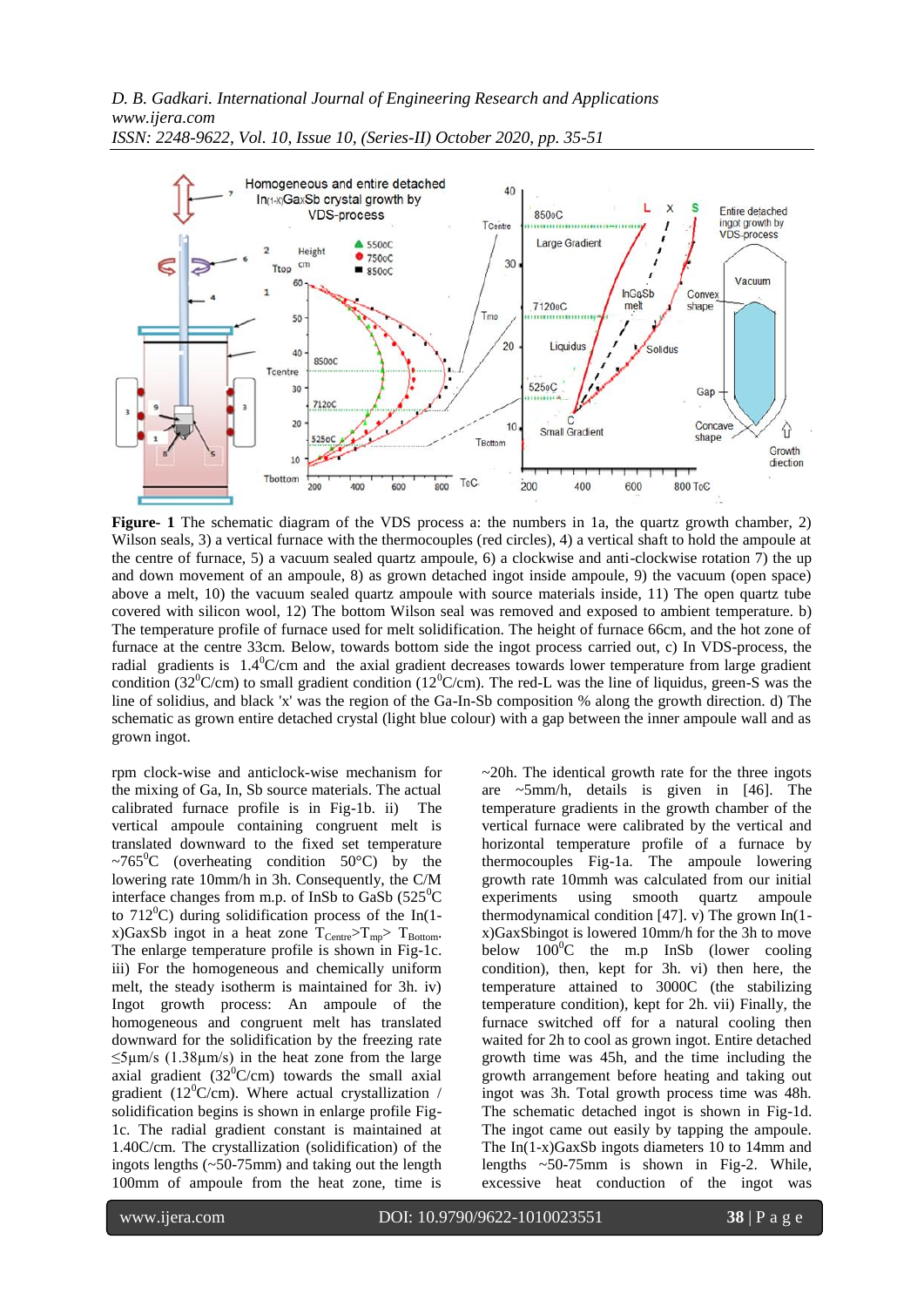

**Figure-2** The as grown ingots of  $In_{(1-x)}Ga_XSb$ , a) IGS-1 (x=0.1), b) IGS-2 (x=0.15), c) IGS-3 (x=0.25). The surfaces are without growth morphology, at the beginning concave and the end growth convex..

prevented hanging the ampoule by a shaft as in Fig-1a. The ampoule not having downward support was prevented heat conduction In0.11Ga0.89Sb crystal was grown in space, and the composition uniformity achieved by a. higher growth rate in microgravity (μg) [26-28]. Non-steady state equilibrium in the melt composition promoted the compositional homogeneity of Ga1-xInxSb in μg [29]. The nearly flat shape of the interface was formed in μg for the higher growth rate. The crystal quality was better in μg. The shape of interfaces affected in 1g. The solidification velocity of crystal rapid and low influence on microstructure was in μg. The μg conditions promoted the detached growth [30-32].

# **2.3 The substrates preparation**

The substrates preparation process was similar [44-46], thus the grown ingots sliced the thickness  $\sim$ 500 $\mu$ m, the laterally and longitudinal with the preferentially (022) growth direction. The substrates were cleaned mechanically by the grinding, lapping with carborrundum (5μm) power and polished to the mirror finish by an alumina abrasive (0.1 and 0.03μm) powder. The substrate of the detached ingot exhibited the mirror shining by lesser time compare to the attached ingot. The substrates were cleaned in the warm TCE, acetone

and methanol of electronic grade. The substrate dimensions were 10x10x0.5mm3 At the four corners of substrate contacts were made in van der Pauw geometry for alloying the indium (In) balls at 2000C for 30 seconds in flowing a high purity H2 for the analysis and characterization. 2.4 Characterizations methods

The equipment's are similar as in [44-46]. The substrate from Ga(1-x)InXSb were sliced to characterize. The measurements were at the room temperature (RT): i) The substrates cut as specified previous dimensions by Buchler ISOMAT Low speed saw and diamond cutter (Low Speed Saw and Metacut-DC-I). ii) The mirror finishes of the substrate prepared by Metapol DC-II. iii) The development of growth morphology by the selective chemical etching CP4, and modified CP4. iv) The dislocation density (dd) measured by the Metallurgical microscope (Carl Zeiss, Karl Suss MJB-3, Metagraph-I Metatake), and Interface contrast microscopy (Nomarsky) by Leitz Arisomet vaviport wild 46. v) The investigation structures of substrate by X-ray diffraction (JEOL JDX8030, SIEMENS Krystalloflex diffractometer) using CuKα radiation,  $\lambda=1.504$ Ao, Laue spectrometer (Huber) was applied for the single crystal growth and orientation study. Scanning electron microscopy SEM (JEOL JSM-840) used for the microstructures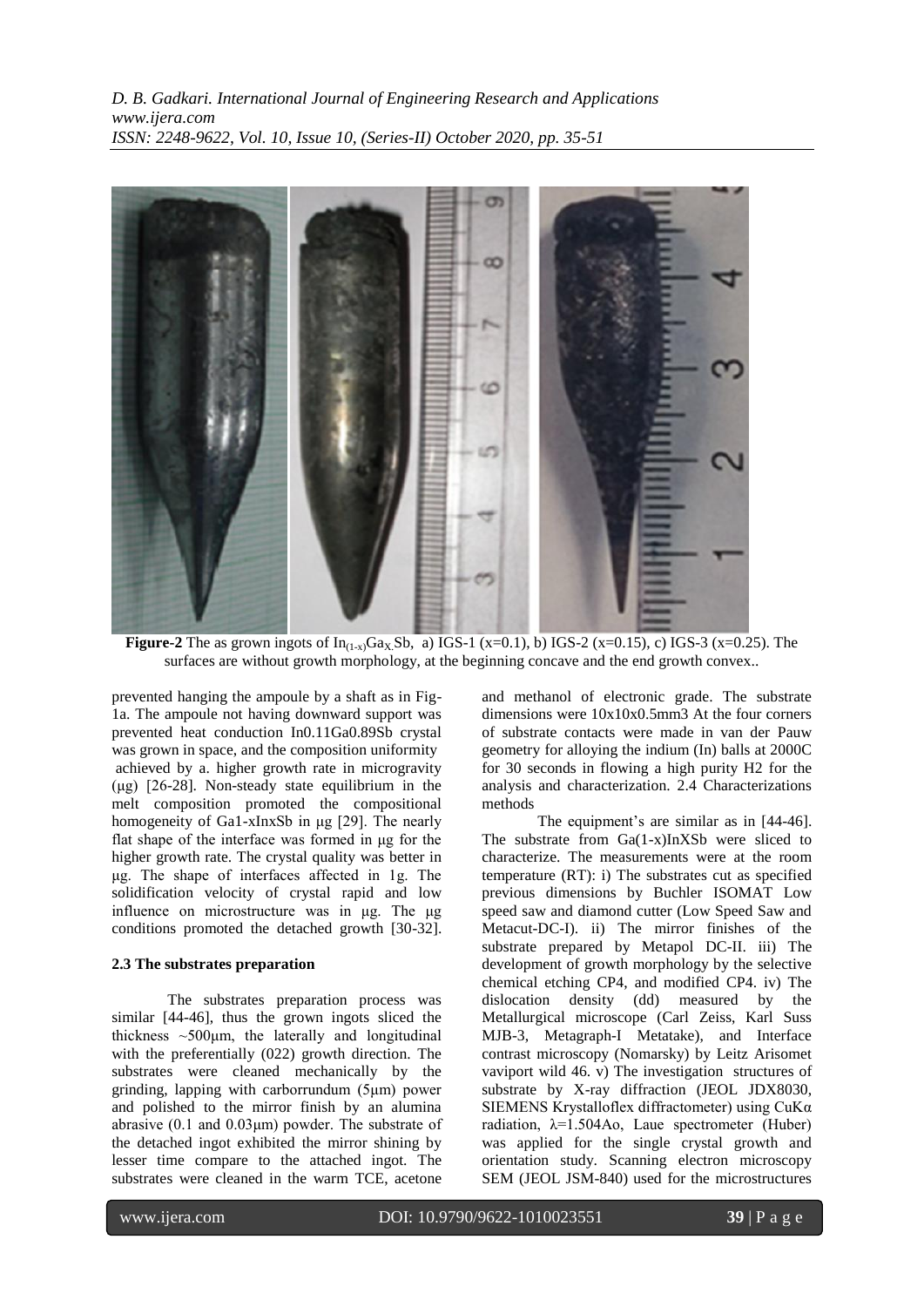

**Figure-3** The growth morphology, a) a low energy plane of the twin lamella, b) a twin lamellae, c) a line growth with the Sb bands d) Energy optimization by multi twin lamellae on a plane, e) the three large size grain growths on the substrate surface, f) the Sb eutectic growth.

characterizing. vi) Composition % 'x' determined by EDAX (Analer Kevex). vii) Hall measurement by Four probe CTI closed cycle Liquid helium crystal model No M22 with Keithley-220-current sources, 182-nonovoltmeter. viii) Energy gap 'Eg' measured by FTIR (Perkin-Elmer-GX), Spectrum-65, Biorad-45, IR measurement by ISS 88. x) Microhardness measured by Vickers test by (MVH-I Metatak). I. **RESULTS AND DISCUSSION**

# **3.1 Ingots surface features**

The grown ingots surface features of In(1 x)GaxSb are shown in Fig-2. The ingots have the concave shape in the beginning growth due to shape of the melt drop, and the convex or solid drop shape at the end growth. These entire detached ingots growths have lower smoothness and shiny surface compared to the ingots in [44-46] as the "Ga" doping in InSb probably introduced the native defects, vacancy and microstructures. Growth converted the perfect single growth (binary InSb) to perfect ternary In(1-x)GaxSb crystals. This could by the higher growth rate of ingot at the solidification point was resulted perfect In(1-x)GaxSb crystal growth. It revels the presence of segregation near interface, form non-uniform composition. Resulted decrease in homogenous growth by the non-planner and zig-zag (hazy) interface shape. The 'Ga' doping may increase

the native defects in the crystal by increasing the dislocation density, thus, the lower crystallizations as in [44-46]. 3.2 Growth morphology

 Three In(1-x)GaxSb pseudo binary and highly miscible alloy crystals grown by the entire detached phenomenon using VDS-process Fig-2. The experiments result have indicated that the increase in 'Ga' doping increases the marginally segregation, native defects, the microstructures and the dislocation density. The measured dislocations density of the three ingots are increased from  $0.96x10^3$ cm<sup>-2</sup> (InSb), to i)  $1.239x10^3$ cm<sup>-2</sup>, iii)  $4.1x10^3$ cm<sup>-2</sup>, and iii)  $5.72x10^3$ cm<sup>-2</sup>, i.e. 103 to 104cm-2 range. The melt rotated(stirring) during synthesis of the  $In(1-x)GaxSb$  crystal growth using controlled VDS-process. The crystals transverse distribution and transport properties of the In(1 x)GaxSb grown crystals is shown in Table-2,5. As the gallium distribution was no major fluctuations, hence, the electrical and transport properties were contributing to increased lattice hardness. The low angle twin lamella  $\left(\langle 15^0 \rangle \right)$  growth of first two growth  $(x=0.10, 0.15)$  is shown in Fig-3a,b,c, and the multi twin lamellae, the grain boundaries, and the eutectic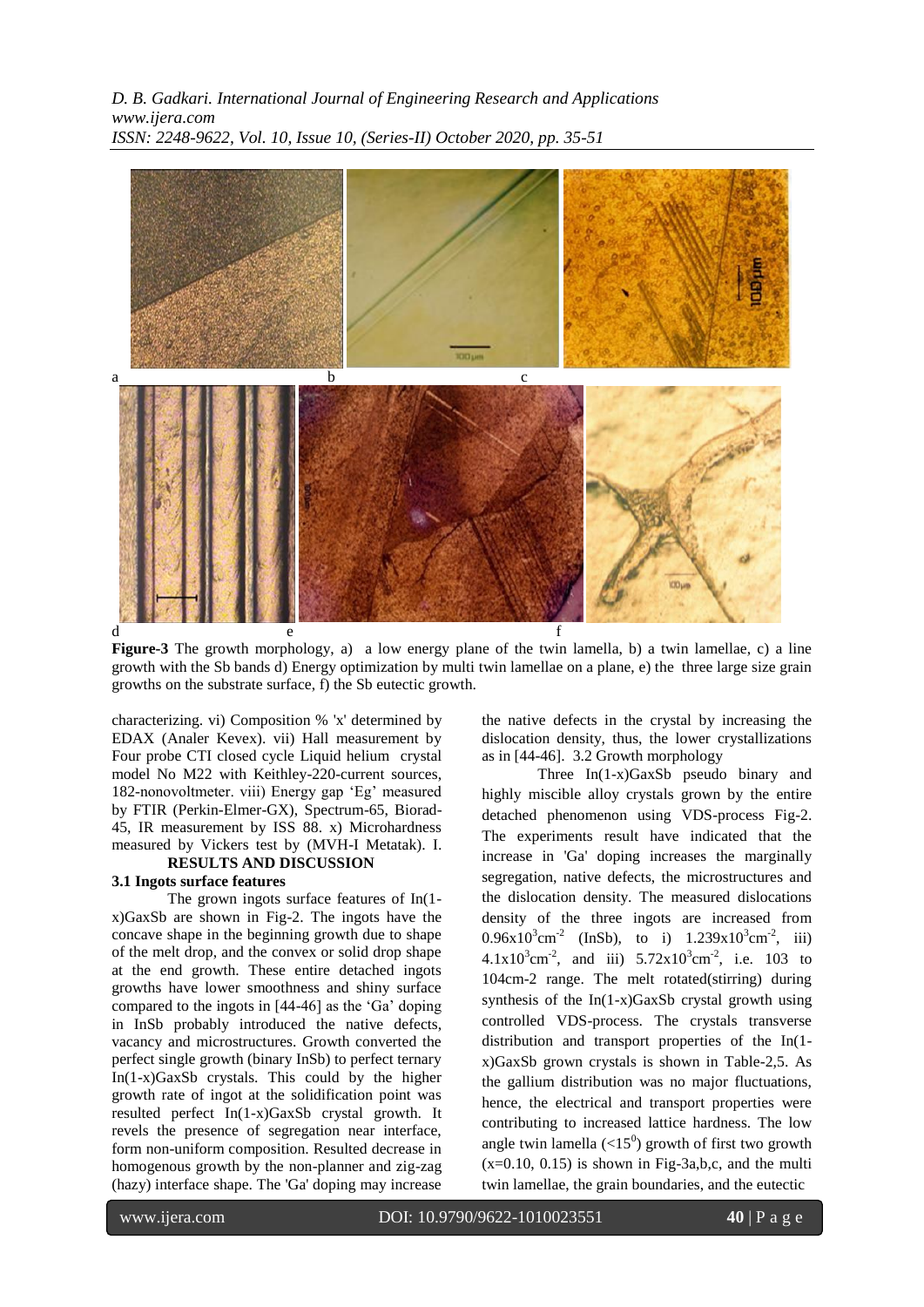

**Figure-4** the graph of composition Vs wavenumber

growth by the second growth  $(x=0-25)$  is shown in Fig-3d,e,f. The twin lamella growth is assumed as the perfect crystal growth. A coherent twin boundary is the high degree of perfect single crystal in binary InSb and GaSb. The perfect crystal of the ternary  $In(1-x)$ )GaxSb growths are the oriented single line growth of the twin lamella presented in Fig-3a,b and the impurity bands growth close to twin lamella in Fig-3c. Growth morphology of third growth is in Fig-3d,e,f as the second phase growth by grain boundaries, similar in [22]. The large three grain boundary, the twin lamella growth on first grain (clockwise) is shown in Fig-3d. The parallel impurity (Sb) bands on second grain are shown in Fig-3d. The third grain shows the slightly vertically inclined twin lamella growth in Fig-3e. The eutectic star-like micro growth of antimony (Sb) in Fig-3f, it demonstrates the The perfect single crystal InSb growth by VDSprocess, wavelength number cm-1 is 1321 and the Eg=0.165eV complicated melt flows patterns at C/M interface before solidification. The eutectic growth has large area at center, then, it is narrowed towards the away from the edge (periphery) of the substrate. The oriented two grains together at the boundary plane by the low angle boundaries angle  $(<15^0$ ) are a plane mirror images in Fig-3.Thus, the twin lamella

grows bya single plane of atoms fervors the coherent twin boundaries crystals. Which is internal structure formed by its a mirror image along the shared border. It confirms the symmetric interface with a perfect crystal; hence, other is the appearances of its mirror image. Because, the shape of C/M interface during the crystal growth can be slightly convex by the thermal stress. The dislocation density increased from  $10^3$ cm-2 to  $x10^4$ cm<sup>-2</sup> reveals the increased defects by "Ga" doping in detached In(1-x)InXSb crystals. The "Ga" doping increases the thermal stress by the increased dislocation density, and defects such as the twin lamella, oriented grain boundaries, segregation, inclusions, etc. in a perfect single by the entire detached InSb crystals [33-46]. The lower quality of the In(1 x)GaxSb ingots because of - i) the constitutional supercooling (CSC) lead to a segregation (eutectic growth). ii) The twins, grain and micro-inclusions, dislocation density and defects by a thermal stress. The "Ga" substitution and micro inclusions could be the centers of the phonon scattering. It infers the defects and inhomogeneous crystal structure contribute to theweak influence on electrical transport to reduce the lattice thermal conductivity (κL). No smaller grains as well as the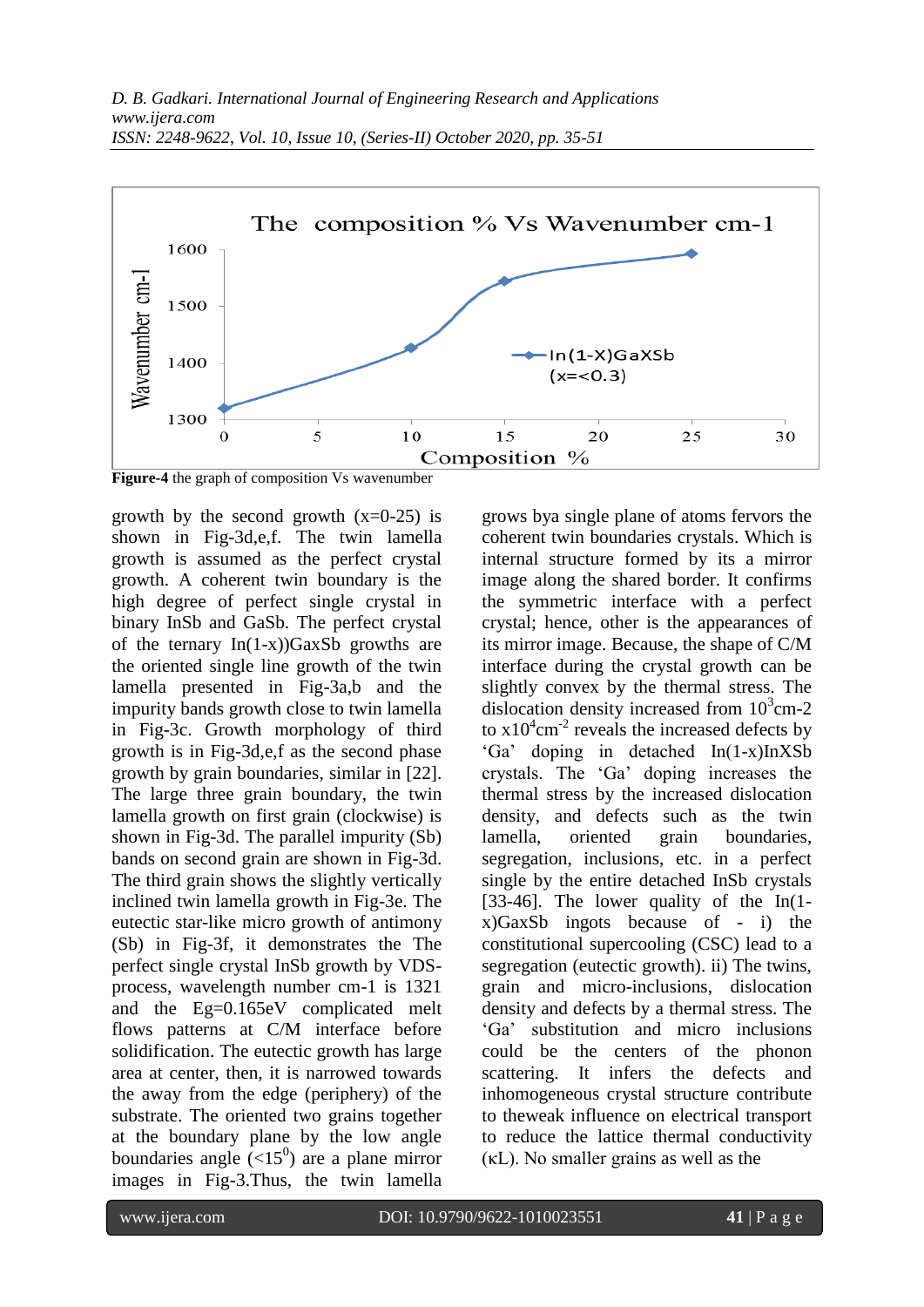**Table-1** For In(1-x)GaxSbVDS experiments, the staichiometry of source materials for the growth of In(1 x)GaxSbThe starting masses of the In, Ga and Sb are in this table.

| Sr No. | Target alloys     | mass In $(gm)$ | mass $Ga(gm)$ | mass $Sb$ (gm) | Total mass gm<br>$In(1-x)GaxSb$ |  |
|--------|-------------------|----------------|---------------|----------------|---------------------------------|--|
|        |                   |                |               |                |                                 |  |
|        | In $0.9Ga0.10Sb$  | 8.4889         | 0.5727        | 10.00          | 19.0615                         |  |
|        | In 0.85Ga0.15Sb   | 8.0160         | 0.8590        | 10.00          | 18.8750                         |  |
|        | In $0.75Ga0.25Sb$ | 7.0730         | 1.4320        | 10.00          | 18.5050                         |  |

**Tabble-2** the composition % of three  $Ga_{(1-x)}In_XSb$  (x<0.3) ingots measurement by EDAX

| Substrate |      | $InGaSb-1$<br>$x=0.1$ |       |       | InGaSb 2<br>$x=0.15$ |       |       | InGaS $b -3$<br>$x=0.25$ |      |       |
|-----------|------|-----------------------|-------|-------|----------------------|-------|-------|--------------------------|------|-------|
| No.       | L cm | In                    | Ga    | Sb    | In                   | Ga    | Sb    | In                       | Ga   | Sb    |
|           | 1    | 46.72                 | 4.94  | 48.35 | 44.20                | 7.90  | 44.20 | 39.85                    | 11.9 | 44.87 |
| 2         | 1.5  | 44.41                 | 6.47  | 49.12 | 46.22                | 4.91  | 46.22 | 38.64                    | 11.6 | 45.86 |
| ς         | 2    | 47.49                 | 4.34  | 48.17 | 43.84                | 6.79  | 43.84 | 40.21                    | 11.7 | 45.21 |
| 4         | 2.5  | 4989                  | 2.74  | 47.37 | 43.64                | 7.35  | 43.64 | 42.09                    | 12.2 | 45.81 |
| 5         | 3    | 42.04                 | 10.69 | 47.27 | 45.53                | 6.22  | 45.53 | 41.91                    | 12.5 | 44.61 |
| 6         | 3.5  | 46.60                 | 4.28  | 49.11 | 43.17                | 6.46  | 43.17 | 42.61                    | 13.5 | 46.69 |
|           | 4    | 46.08                 | 4.32  | 50.69 | 25.61                | 22.12 | 25.61 | 43.96                    | 14.2 | 45.92 |
| 8         | 4.5  | 42.51                 | 4.86  | 49.63 | 32.25                | 15.69 | 32.25 | 43.49                    | 14.6 | 45.01 |
| 9         | 5.   | 48.82                 | 3.85  | 47.31 | 32.46                | 16.03 | 32.46 | 43.16                    | 15.5 | 45.83 |
| 10        | 5.5  | 46.09                 | 4.82  | 4911  | 35.52                | 13.86 | 35.52 | 42.8                     | 15.3 | 45.33 |
| 11        | 6    | 48.08                 | 4.32  | 47.60 | 39.09                | 10.41 | 39.09 | 42.72                    | 15.9 | 44.87 |
| 12        | 6.5  | 44.82                 | 4.86  | 50.33 | 41.20                | 9.59  | 41.20 | 43.64                    | 15.6 | 45.86 |

**Table-3** Infrared measurement of the In(1-x)GaxSbcrystals ar 300K

| Subst | Ga $_{(1-x)}$ In <sub>X</sub> Sb-1 (X=0.10) |        |         | Ga $_{(1-x)}$ In <sub>X</sub> Sb-2 (X=0.15) |                 |         | Ga $_{(1-x)}$ In <sub>X</sub> Sb-3 (X=0.25) |                 |        |
|-------|---------------------------------------------|--------|---------|---------------------------------------------|-----------------|---------|---------------------------------------------|-----------------|--------|
| No.   | W/cm                                        | λum    | $Eg$ eV | W/cm                                        | $\lambda \mu m$ | $Eg$ eV | W/cm                                        | $\lambda \mu m$ | Eg eV  |
|       | 1361                                        | 7.3475 | 0.1687  | 1421                                        | 7.0373          | 0.1762  | 1479                                        | 6.7613          | 0.1834 |
| 3     | 1392                                        | 7.1787 | 0.1727  | 1507                                        | 6.6357          | 0.1884  | 1519                                        | 6.5832          | 0.1883 |
| 5     | 1401                                        | 7.1327 | 0.1738  | 1521                                        | 6.5746          | 0.189   | 1561                                        | 6.4021          | 0.1937 |
| 7     | 1427                                        | 7.0077 | 0.1769  | 1545                                        | 6.4725          | 0.192   | 1593                                        | 6.2774          | 0.1975 |
| 9     | 1467                                        | 6.8166 | 0.1819  | 1663                                        | 6.0132          | 0.206   | 1673                                        | 5.9772          | 0.2075 |
| -11   | 1485                                        | 6.7340 | 0.1841  | 1695                                        | 5.8997          | 0.210   | 1737                                        | 5.7570          | 0.2154 |
| 13    | 1563                                        | 6.3979 | 0.1938  | 2042                                        | 4.8972          | 0.2532  | 2267                                        | 4.4111          | 0.2811 |
| 15    | 1621                                        | 6.1690 | 0.2011  | 2101                                        | 4.7596          | 0.2605  | 2428                                        | 4.1186          | 0.3011 |

cracks due to the native acceptor defects and themicro-structural growth was compensates by "Ga" dopant. The lattice defects and the second phase formed by the GaSb at grain boundaries Fig-3d,e,f. The GaSb second phases reduces the thermal conductivity, then it increases the carrier concentration suppresses the bipolar effect of grown crystals, which enhances the power factor.Table-5. The doping induces fluctuation by decreasing the lattice thermal conductivity, also reported in [22]. The microstructures such as twins and micro growth contribute to the reduction in thermal conductivities with the high power factor and ZT [25, 29]. There are various methods to reduce the lattice thermal conductivity by the phonon scattering such as the point defects, dislocations, micro structuring [25].

The faster solidification velocity of the crystal, the small microstructure growth was suppressed. It was controlled by thermal diffusion, hydrostatic pressure and wall effect, and the higher growth rate in μg. [27-33]. an entire detached crystal growth by VDSprocess is close to the detached crystal growth in space.

Vickers micro-hardness indentations test, the binary InSb Hv=2.21GPa. The three ingots, the hardness is for In0.9 Ga0.1Sb= 2.26GPa,<br>In0.85Ga0.15Sb= 2.29GPa, In0.75Ga0.25Sb= In0.85Ga0.15Sb= 2.29GPa, In0.75Ga0.25Sb= 3.13GPa. The hardness (Hv) attributed to the crystal perfection and the dislocation density (dd). The extremely high order strength crystal structure reveals the perfect single crystals for  $dd < 10^3$ cm<sup>-2</sup>. The perfect crystal showed range  $10^3$ cm<sup>-2</sup> to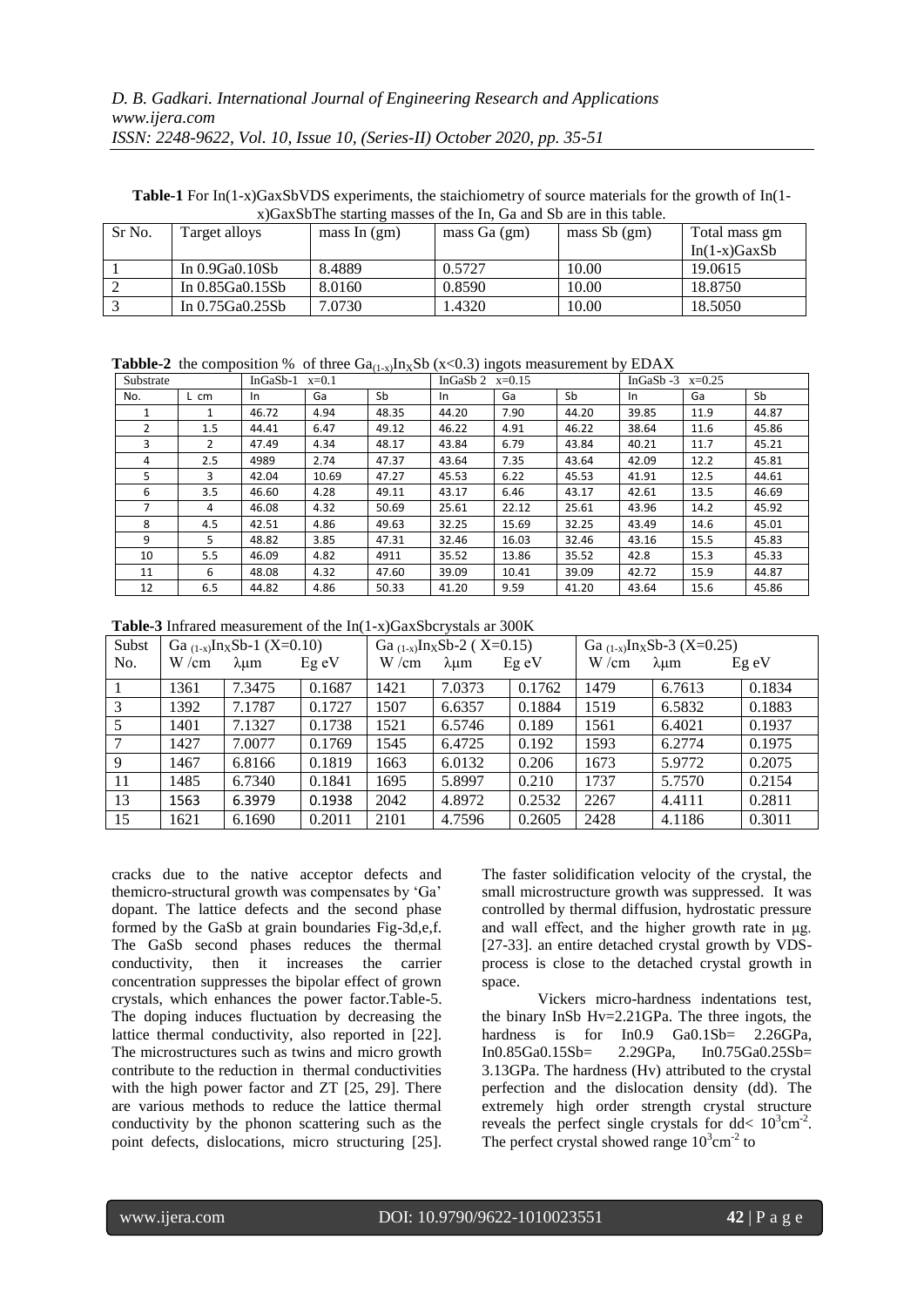

**Figure-5** Ga composition 5% Vs Energy gap

 $10^4$ cm<sup>-2</sup>, because, the hardness increase by the dislocation-dislocation motion. The hardness decreases with increase in dislocation density for dd  $>10^4$ cm<sup>-2</sup> by a motion of dislocation energy (44-46).

#### **3.3 The composition analysis**

The substrates were selected from the ingots body of the three entire detached In(1  $x)GaxSb(x<03)$  ingots for the composition analysis. The In, Ga Sb elements composition % distribution profiles is in Table-2. The crystal growth by VDSprocess existed by the diffusion at the axisymmetric temperature distribution, thus the segregation coefficient of the 'Ga' composition may be k<Cs/Cl<1. The 'Ga' concentration nearly uniform along the preferred (022) growth direction, hence predicted the perfect crystal growth by entire detached In(1-x)GaXxSb. These ingots growth"s parameters and conditions are similar in [44-46]. The minor differences in composition % correspond to specifically the highly sensitive entire detached process. The composition % content analysis of the three ingots is possibly the single-phase growths.

A)  $In(1-x)GaxSb-1(x=0.10) \sim L=65$ mm. ii) The actual stoichiometric Wtgms is: In- 8.4889, Ga-0.5727, Sb- 10.00, Table-1. iii) Actual "Ga" stoichiometric Wtgms is 0.5727gms, the "Ga" concentration changes is 0.0096 (0.010) mole% per mm along the growth direction. iv) Actual 'Ga' staichiometric Wtgms of substrate-6 at 35mm is 0.336ms. v) From Table-2, the composition % of substrate-6 is: In- 46.60%, Ga- 4.28%, Sb- 49.11%. vi) The Wtgms of Ga 10% was 0.5727gms for L=65mm, whereas the Ga% is 4.28% at 35mm, its Wtgms was 0.2451gms, thus, the "Ga" concentration

variation of L=35mm was 0.007mole % per mm of the substrate-6. vii) The 0.007mole % per mm decreased from 0.0096mole % per mm.The lesser "Ga" atoms incorporated into InSb matrix, thus the substrate is n-type conductivity with two fold increase in carrier concentration due to the native defects Table-5. viii) Wtgms of "Ga; is 0.5727gms for 0.10gms, then for 0.2451gms is 0.0421gms (~0.04gms) ix) The composition % converted in Wtgms, In(1-x)GaxSb-1, substrate-6 is Ga0.96In0.04Sb. Its mobility is  $\mu$ =9.57x10<sup>3</sup>cm<sup>2</sup>/V.sec, resistivity  $\rho$ =5.14x10<sup>-3</sup>Ω.cm, and n= $1.27 \times 10^{18}$ cm<sup>-3</sup>. Ga0.96In0.04Sb growth is ntype conductivity due to the presence of native defects. The 'Sb' vacancies increased by 'Ga' doping, which decreased the carrier mobility and increased the carrier concentration by increasing native defects [22-25]. For other two ingots  $In(1-x)GaxSb 2(x=0.15)$  and  $In(1-x)GaxSb-3(x=0.25)$ , similar procedure can be applied.

B) In(1-x)GaxSb-2(x=0.15), and Ga0.85In0.15Sb-2-5, explanation similar as in A), the mobility  $\mu=4128 \text{cm}^2/\text{V}$ .sec, resistivity  $p=1.34x10^{-3}\Omega$ .cm is in Table-5. Growth is n-type conductivity due to the increase in native defects.

C)  $In(1-x)GaxSb-31(x=0.25),$ Ga0.75In0.25Sb-2-4, the mobility  $\mu$ =718cm2/V.sec, resistivity  $p=3.10x10-3\Omega$ .cm is in Table-5. The mobility and carrier concentration differs from the (A) and (B) interpretation. The decrease in mobility, and increases carrier concentration is due to increase in the "Ga" doping, then point defects also increases, hence the charge carrier's increase. However, the mobility converts from n-type (electron) to p-type (hole); whereas the carriers' concentration is low orders as of A and B.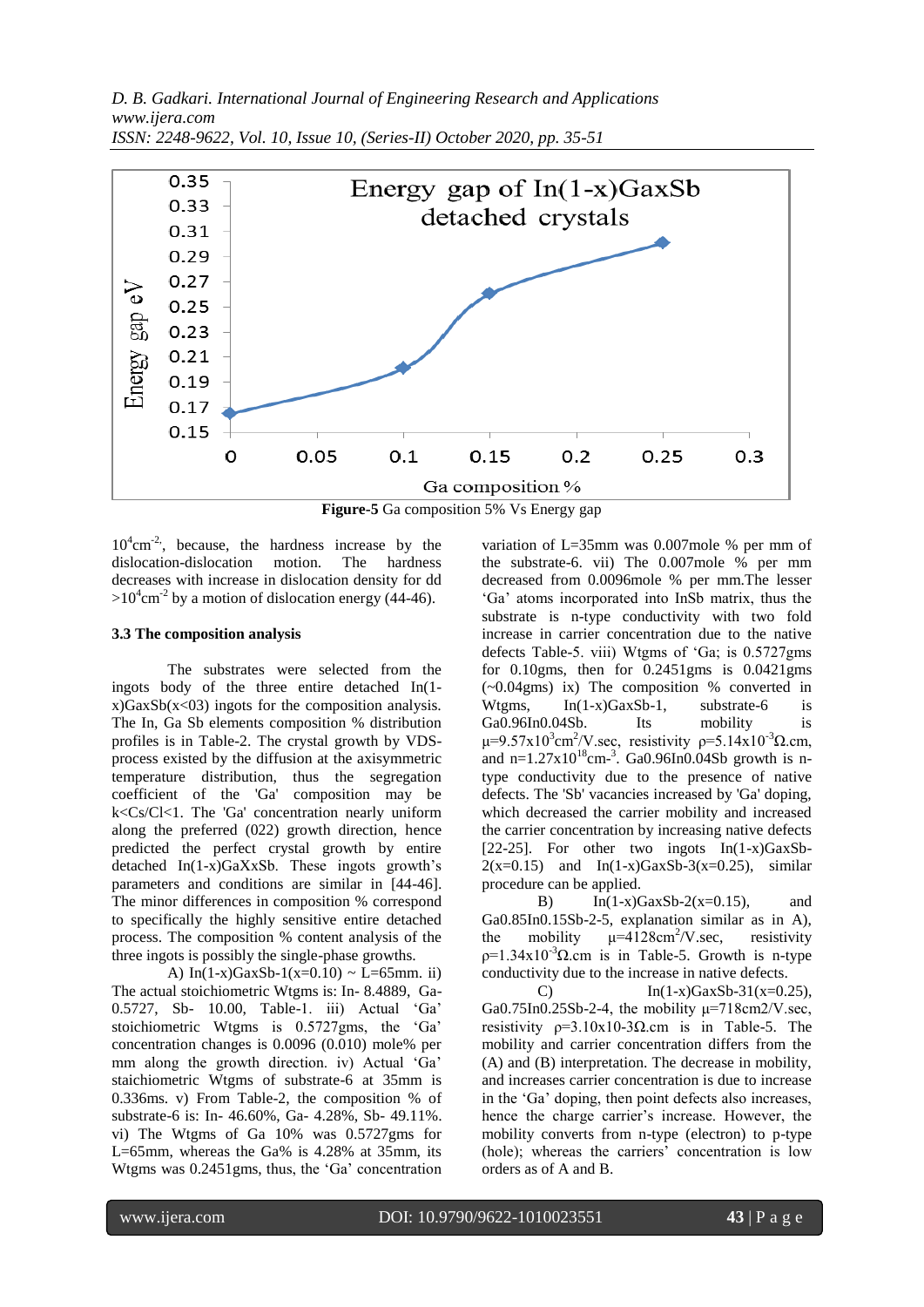| $\mathbf{u}$ and $\mathbf{u}$ and $\mathbf{u}$ and $\mathbf{u}$ and $\mathbf{u}$ and $\mathbf{u}$ and $\mathbf{u}$ and $\mathbf{u}$ |         |                |       |                         |       |                         |       |                   |       |
|-------------------------------------------------------------------------------------------------------------------------------------|---------|----------------|-------|-------------------------|-------|-------------------------|-------|-------------------|-------|
| $In(1-x)GaxSb$                                                                                                                      |         | $In(1-x)GaxSb$ |       | $In(1-x)GaxSb$<br>$1 -$ |       | $In(1-x)GaxSb$<br>$1 -$ |       | $In(1-x)GaxSb$ 1- |       |
|                                                                                                                                     | $1 - 3$ |                | 1-8   |                         | 13    |                         | 18    |                   | 22    |
| 20                                                                                                                                  | d       | 20             | d     | 20                      | d     | 20                      | d     | 20                | d     |
| 23.78                                                                                                                               | 3.739   | 23.88          | 3.723 | 23.98                   | 3.708 | 23.76                   | 3.742 | 23.80             | 3.736 |
| 24.42                                                                                                                               | 3.642   | 24.26          | 3.666 | 24.86                   | 3.579 | 24.50                   | 3.630 | 24.02             | 3.702 |
| 39.32                                                                                                                               | 2.288   | 39.31          | 2.286 | 39.34                   | 2.287 | 39.36                   | 2.287 | 39.36             | 2.284 |
| 40.19                                                                                                                               | 2.251   | 40.10          | 2.247 | 40.14                   | 2.245 | 46.50                   | 1.951 | 41.28             | 2.181 |
| 41.22                                                                                                                               | 2.189   | 41.26          | 2.186 | 41.22                   | 2.188 | 71.32                   | 1.321 | 41.41             | 2.178 |
| 41.32                                                                                                                               | 2.183   | 47.76          | 1.903 | 41.38                   | 2.180 | 71.68                   | 1.316 | 39.36             | 2.284 |
| 48.54                                                                                                                               | 1.874   | 48.36          | 1.881 | 48.56                   | 1.873 | 76.40                   | 1.311 | 39.78             | 2.264 |
| 71.70                                                                                                                               | 1.315   | 59.12          | 1.561 | 48.96                   | 1.859 | 23.76                   | 1.239 | 40.32             | 2.235 |

**Table-4** XRD Measurements of the In(1-x)GaxSb-1:

The crystal data of this table are used to compare with the standard diffraction data of the InSb with experimental larger height peak (022), ASTM (JCPDS) card number 6-0208, for the standard diffracted angle 2Θ=39.3095, lattice distance d=2.290A0, Miller indices h k l =022, and lattice constant a:6.4782A0. We have used the corresponding data of this table (Italic numbers highlighted in black) for the explanation. The "d" values decreases and FWHM increase thus the InSb perfect single crystal converted into perfect

The electric analysis of the ingots showed that the 'Ga' composition  $\%$  <0.2 is good for TE application as the mobility decreased and concentration increased, which increases the the power factor and hence ZT. This is due to the presence of the low angle grain boundary, eutectic growth, growth morphology and segregation. The "Ga" increases point defects, thus the lattice hardness and the carrier concentration increases, while the carrier mobility optimized as the native defects increases. It decreases the lattice thermal conductivity and increasing the power factor [12,22- 25],and the growth had higher growth by VDSprocess.The three ingots" substrate position, wavenumber, wavelength and 'Eg' is in Table-3, the composition% "x" versus wavenumber is shown in Fig-4. The infrared transmission % reduced. The engineering of band gap attributes the as Ga doping in InSb increases correspondingly ternary In(1 x)GaxSbenergy gaps also increases, because, Ga introduces native defects (vacancy and antisites). The energy gap ranges are in Table-3, for i) In(1  $x)$ GaxSb-1(x=0.10) is 0.169eV to 0.201eV,ii) In(1 $x)$ GaxSb-2(x=0.15) is 0.176eV to 0.261eV, iii) In(1 $x)$ GaxSb-3(x=0.25) is 0.183eV to 0.301eV. Band gap and wavelength changes potential for the LWIR [1-3], MIDIR devices [3] and the thermoelectric (TE) materials [12,18-25].

#### **3.4 The structural** analysis

XRD powder diffraction measurements of the three In(1-x)GaxSbingots is in Table-4. The standard ASTM/ JCPDS card No. 06-0208 (InSb) compared with the diffraction measurements (Italic highlighted black numbers), which are displayed the new peak position. The highest diffraction peak (220) is

highlight the growth direction, and three ingots growth exhibit the similar diffraction peaks with a shift in diffraction angle with increasing Ga doping is shown in Table-4. The peaks  $2\theta$  and the lattice distance"d" indicates the red-shift toward higher angle from the standard 2Θ=39.3095 (InSb), similar is also reported in [10,12-15,22-25]. A larger red shift of the In(1-x)GaxSb crystals is the displacement in angle correspondences to the increasing Ga doping concentration; the lattice parameter decrease due to the shorter atomic distances of the Ga-Sb bonds compared to those of the In-Sb bonds in the In(1-x)GaxSb crystals. The broadening of peaks relates to the lattice strain due to the crystal imperfection and distortion, because the stress affect thermal expansion and lattice mismatch between InSb and GaSb. The "d" value decreased from lattice distance d=2.290A0 (InSb card No. 06-0208) due to the smaller ion radius of 'Ga'. It confirms that 'Ga' was successfully incorporated into the crystal lattice of the three In(1 x)GaxSb crystals. Further, the broad peak reveals the reduced crystallization after "Ga" doping in InSb matrix. However, the entire detached ternary ingots showed the zinc blend crystal structure, similar to binary InSb crystal after 'Ga' doping by forming In-Ga-Sb matrix structure. The preferential sharp (022) peak is within the InSb card number 06-208, Table-4. The diffraction peaks shift to higher angles with Ga doping reveals that the unit cell is shrunken due to decreased "d" and attributed to that Ga atoms enter the unit cell of the detached ingots In-Ga-Sb matrix. A slight excess of Sb element forming the GaSb second phase at the grain boundary [22] is benefit to reduce the thermal conductivity [23]. Entire detached crystal diffraction angle was increased by decreased 'd' value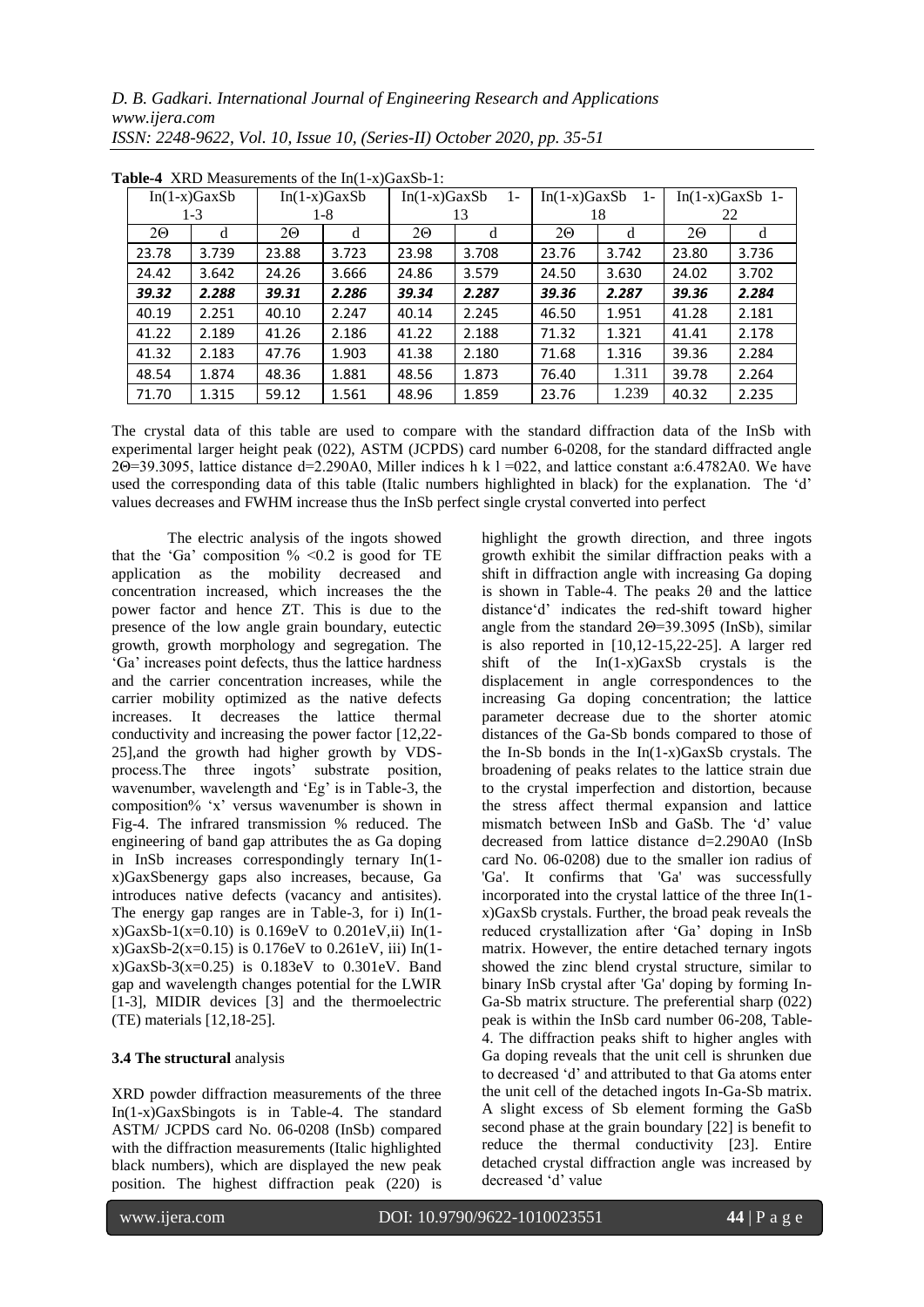

Figure-6 the graph of a) growth number  $\langle Ga\% \text{ Vs Thermal conductivity}, b \rangle$  the growth number energy Vs carrier concentration

corresponds to the increased the full width at half maximum (FWHM). Diffraction peak width was increased with decreased peak intensity, and the increased dislocations density, segregation and defect density. The In(1-x)GaxSbingots unveil the crystallinity by increasing native acceptor in binary InSb, but it associated with the phase transformation and orientation of the atoms. The structural parameters for  $In(1-x)GaxSb$  have matching between the InSb and GaSb crystals [33-37] is a good crystalline quality of the detached crystals by VDS-process XRD patterns displays the In(1 x)GaxSbis well indexed to InSb; the peaks of Gadoped samples locate between the peaks of pristine InSb (JCPDS card 06-0208) and the pristine GaSb ((JCPDS card 07-0215), indicating the formation of In(1-x)GaxSb grown ingots. The solubility of Ga for x<0.2, while the shoulders of diffraction peaks for x>0.2, the diffraction peaks from a secondary phase in Fig-3e,f is consistent with [22]. We have several interesting growths observations by VDS-process. The formation of secondary phase becomes noticeable at  $x>0.2$ , but the secondary phase is negligible for  $x < 0.2$ . The grain size of secondary phase is larger. The broadening the XRD peak width is a function "x", the doping distorted lattice, and the FWHM of (220) peak is confirmed that the adding "Ga" into InSb substance allowing a larger phase space, which suppresses thermal conductivity (κL) and improves the ZT value.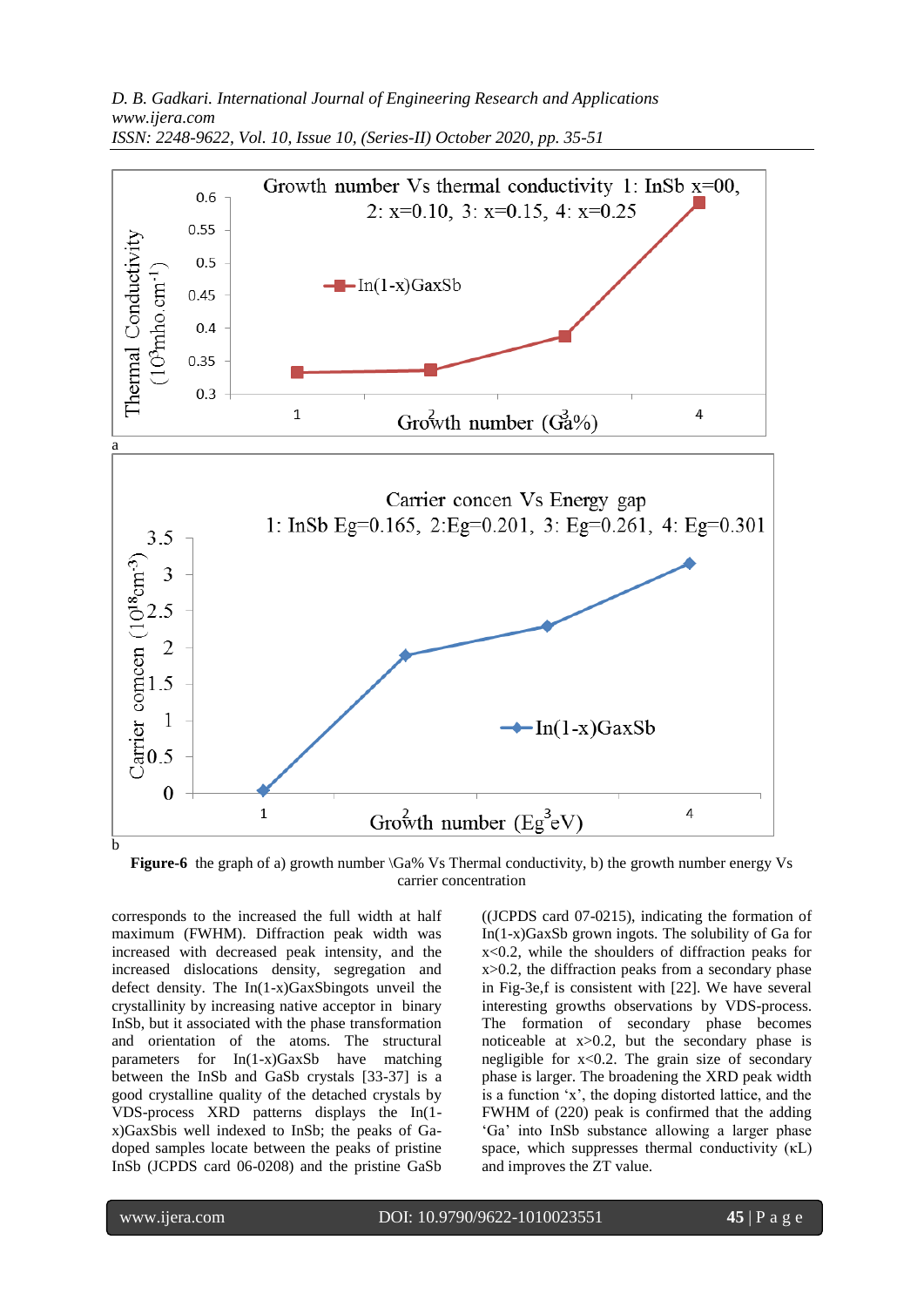**Table-5** The measurement by the Hall-van der Pauw method at  $300K$  of the three  $In(1-x)GaxSb(x= 0.10, 0.15, ...)$ 0.25) ingots grown by VDS-process

| $Ga = 0.1\%$<br>Growth    | In $GaSb-1-2$  | In $GaSb - 1-6$       | $In GaSb-1-8$         | $In GaSb-1-11$        |
|---------------------------|----------------|-----------------------|-----------------------|-----------------------|
| Mobility $(cm2 / V. sec)$ | 12410          | 9566                  | 6239                  | 3270                  |
| Resistivity (Ohm-cm)      | $2.98x10-3$    | $5.14x10-3$           | 6.98x10-3             | 3.1610-4              |
| Carrier Con (cm-3)        | $1.89x10^{18}$ | $1.27 \times 10^{18}$ | $1.44 \times 10^{18}$ | $6.05 \times 10^{18}$ |
| Hall Coeff cm3/ Coul      | $-3.58$        | $-4.92$               | $-4.36$               | $-1.03$               |

**Growth no-1** In(1-x)GaxSb**, x=0.10**

#### **Growth no-2, In(1-x)GaxSb, x=0.15**

| Growth $In=0.15\%$                         | In $GaSb - 2-2$ | InGaS <sub>b</sub> -2-5 | InGaSb $-2-13$ | InGaSh $-2-15$        |
|--------------------------------------------|-----------------|-------------------------|----------------|-----------------------|
| Mobility $\text{cm}^2/\text{V}.\text{sec}$ | 9001            | 4128                    | 2925           | 1892                  |
| Resistivity (Ohm-cm)                       | $2.58x10-3$     | $1.34 \times 10-3$      | $3.28x10-3$    | $4.78x10-3$           |
| Carrier Con $(cm-3)$                       | $2.29x10^{18}$  | $4.91x10^{18}$          | $5.76x10^{18}$ | $8.68 \times 10^{18}$ |
| Hall Coeff cm <sup>3</sup> / Coulo         | $-3.02$         | $-3.08$                 | $-0.91$        | $-0.41$               |

**Growth no. 3 In(1-x)GaxSb, x=0.25**

| $0.0100$ and $0.0000$ and $0.0000$ and $0.0000$ |                |             |                       |             |  |  |  |
|-------------------------------------------------|----------------|-------------|-----------------------|-------------|--|--|--|
| Growth $In=0.25\%$                              | In $GaSb-3-01$ | InGaSb-3-4  | InGaSb- $3-7$         | InGaSb-3-11 |  |  |  |
| Mobility $\text{cm}^2/\text{V}.\text{sec}$      | 2436           | 718         | 582                   | 637         |  |  |  |
| Resistivity (Ohm-cm)                            | $1.69x10-3$    | $3.10x10-3$ | $6.42 \times 10^{-3}$ | $5.5x10-3$  |  |  |  |
| Carrier Con $(cm-3)$                            | $3.15x10^{18}$ | 2.86x1018   | 1.67x1018             | 1.78x1018   |  |  |  |
| Hall Coeff cm <sup>3</sup> / Coulo              | $-1.47$        | $+2.78$     | $+3.74$               | $+3.38$     |  |  |  |
|                                                 |                |             |                       |             |  |  |  |

#### **3.5 Electrical measurement**

.

Hall-van der Pauw measurements, the substrates were selected from the middle section of the entire detached In(1-x)GaxSbingots. The majority carriers are electrons, thus n-type conducted. The electrical resistivity is a function of the charge density of the majority carriers and the mobility, i.e. resistivity  $\rho = 1$  /e ne μe, where e, ne and μe represent the electron charge, electron density, and electron mobility. The resistivity is inversely proportional to carrier density and electron mobility. The Hall result in Table-5 contributes that

the reduced electron mobility than the pristine InSb  $(6.05x10^4cm^2)$  $\gamma V.$ sec),  $\sim 1.24 \times 10^4 \text{cm}^2/\text{V}$ .sec, ~9.0x10<sup>3</sup>cm<sup>2</sup>/V.sec, and ~2.44x10<sup>3</sup>cm2/V.sec for the In0.9Ga0.1Sb, In0.85Ga0.15Sb, and In0.75Ga0.25Sb crystal respectively. The carrier mobility and concentration in detached growth was influenced by the grain size effect by lower variation in mobility than the carrier concentration. The free carrier concentration of In(1-x)GaxSb increased two orders of magnitude with the binary InSb, while mobility decreases by one order, it attributes dependence on changes in atomic composition, but not in crystal structure. The "Ga" dopant as isoelectric for 'In' could abrupt decrease of



Schematic InGaSb detached growth by

**Figure-7** the schematic growth process of the Ga(1-X).InXSb crystal at the atomic level by VDS-process.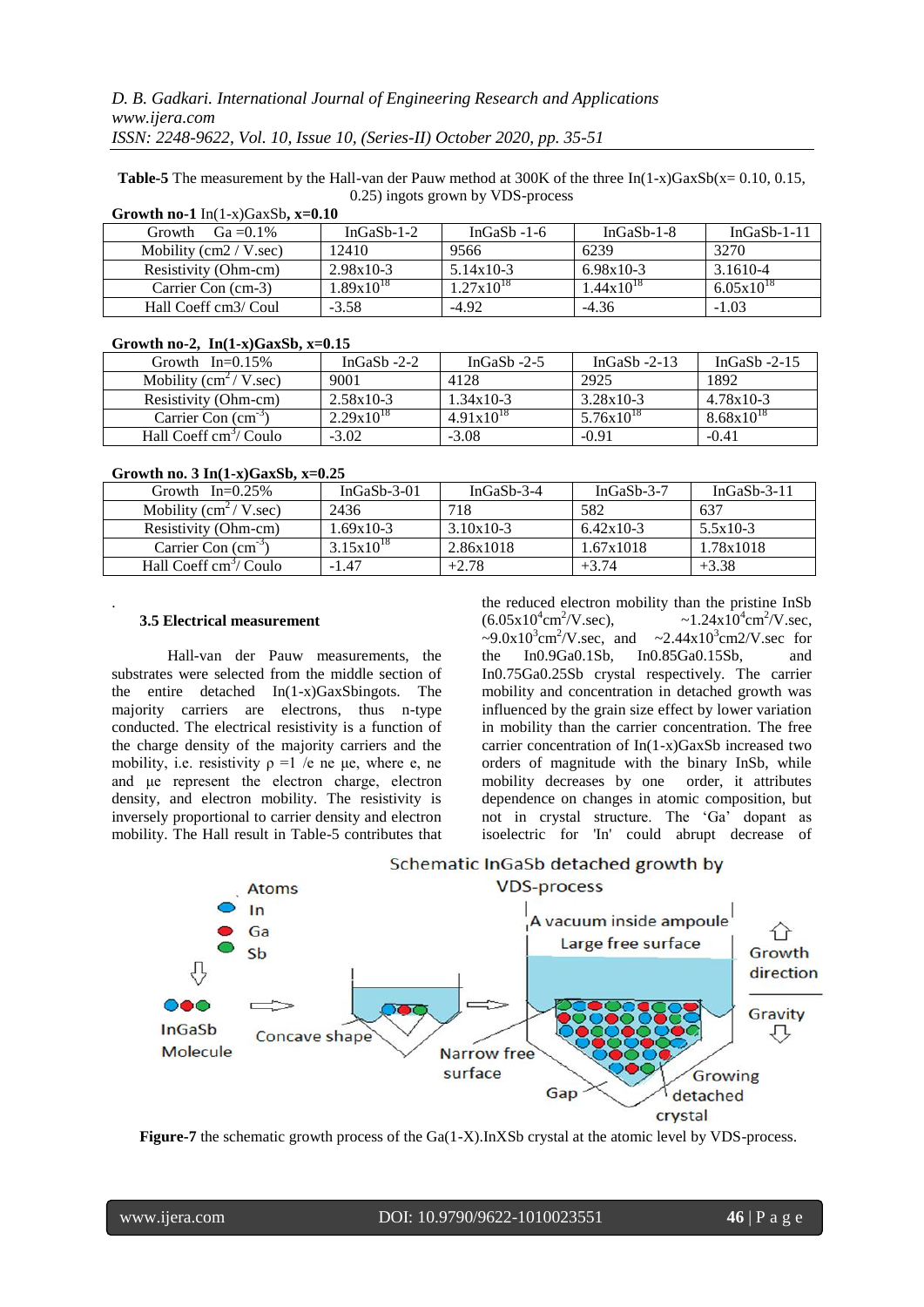the carrier mobility and two order increasing in carrier concentration of the ternary In(1-x)GaxSb crystals, which increased the native defect such as vacancy ( $V_{In}$ ,  $V_{In}V_{Sb}$ ,  $V_{Sb}$ ), antisites (In<sub>Sb</sub>, Sb<sub>In</sub>) twin lamella and grain boundaries. The 'Ga' and 'In' occurs in the same lattice position (different lattice), then the ternary compounds  $In(1-x)GaxS  
beasily$ grow by changing composition % of "Ga". The "Ga" is an isoelectronic charge carriers doping, thus changes the electrical properties by marginally reducing crystallinity. The reduction in mobility by indium sites and valence sites are close of the atomic radius of "Ga". Addition, the 'InSb doped crystal has non-uniform interface shape due to the increased defect and micro-segregation decreasing the transport properties of In(1-x)GaxSb crystals due to stress. The point defects, the isoelectronic dopants, cationic vacancies, and anionic vacancies may scatter short wavelength phonons by minimizing the carrier mobility. The  $In(1-x)GaxSb(x<0.2)$ , the isoelectronic "Ga" doping simultaneously reduced the lattice thermal conductivity without decreased the carrier mobility, which is important effect of entire detached growth. The high carrier concentration of  $1.89-8.6810^{18}$ cm<sup>-3</sup> is two orders higher than the pristine InSb  $(3.8\times10^{16} \text{cm}^{-3})$ . The experimental measured carrier concentration is due to the compensation effect of cationic vacancies. The vacancies compensate the excessive electrons result in the nearly unchanged carrier concentration, as shown I Table-5.

# **3.6 Energy gap**

The pseudo-binary and highly mismatched alloys (HMAs) used for the modifications in electronic band structures is important contribution in developing TE materials, with the different approaches, viz. the doping, the microstructure growth and band structure engineering [18-25]. Therefore, the semiconductor crystal is an opportunities for tailoring the physical properties among isoelectronic matches properties for electronic and optoelectronic [24]. The "Ga; doped In $(1-x)GaxSb$  crystals, the energy gap  $(EB)$  was measured by Hall-van der Pauw geometry at 300K Table-3 and Fig-5, is consistence with [24]. The mobility  $(\mu)$ , the charge carrier concentration  $(n)$ , the resistivity (p) and energy gap ('Eg) are shown in Table-4. The entire detached In(1-x)GaxSb crystal reveals the n-type properties for x<0.2 and good for TE application. The effective acceptor concentration of "Ga increases with the increase in 'Eg' in n-typeregion; the band gap energy increases from 0.16eV of pristine InSb to varying band gap of In(1 x)GaxSb Table-3. Effective charge density state of an acceptor increases in ternary In(1-x)GaxSb, thus

Fermi level shifts below the valence band energy level (Eg). However, 'InSb' composition further decreases by increasing the "Ga" composition % 'x'. Fermi level shifts further below the band gap energy level  $E_{Obs}$  (maximum shift) by the filled effective acceptor charge carriers. A transition from  $E_{Obs}$  to the conduction band energy level required large energy ( $E_g$ <  $E_{Obs}$ ), and  $E_g = E_{Obs}$  - ( $E_U$  -  $E_{BM}$ ). The shift is inversely proportional to effective mass by Burstein-Mass equation (BM). While, the log of alpha v/s energy, the reciprocal of the slope is Urbach Energy  $ln\alpha=ln(\alpha 0)$ -[(Eg-E0)/EU]. The quality crystal growth of In(1-x)GaxSbcrystal resulted by detachment [34-48]. Band gap energies modified by varying the composition "x" to tailor the forbidden gaps for the long-wavelength infrared, Table-3

# **3.7 Thermoelectric properties**

InSb-based crystals are not promising thermoelectric (TE) materials as it has high thermal conductivity [18] . The effort was to controll growth of the microstructure, dislocation in perfect single crystal of the binary InSb and decrease the lattice thermal conductivity. The defects growth in InSb matrix such as the eutectic growth, native defects (vacancy, antisite) and micro-inclusions reduces the lattice thermal conductivity. Thus, it is necessary to develop InSb growth scheme to reduce the lattice thermal conductivity without deteriorating the electrical properties. We studied the detached growth by VDS-process as a new approach. The Ga doping in InSb introduces the native defects, vacancy and antisite by the compositional segregation, which can serve as phonon scattering centers. The "Ga" as isoelectronic substitution for 'In' could acts as scatterer of the short-wavelength phonons and reduce the lattice thermal conductivity; may weaken influence or enhance the electron transport properties by the complex effect on phonon scattering [12]. III-V compounds with the zinc blende structure have high carrier mobility and good power factors by crystal and electronic structure. Experimental results showed Ga into InSb and In into GaSb, the lattice thermal conductivity reduces and increases a ZT value [19-21]. The electrical resistivity affected by point defects and the Seebeck coefficient into electricity. The dimensionless ZT is given by  $ZT = S2\sigma T/\kappa$ , where S is the Seebeck coefficient,  $\sigma$  is the electrical conductivity, κ is the thermal conductivity, and T is the temperature [22- 25]. The carrier concentration 'n was by 'n'= −1/eRH, where RH is the Hall coefficient. The TEbased materials, the indium antimonide (InSb) is useful as reason i) the constituent elements of InSb based TE material are plenty in earth. ii) the high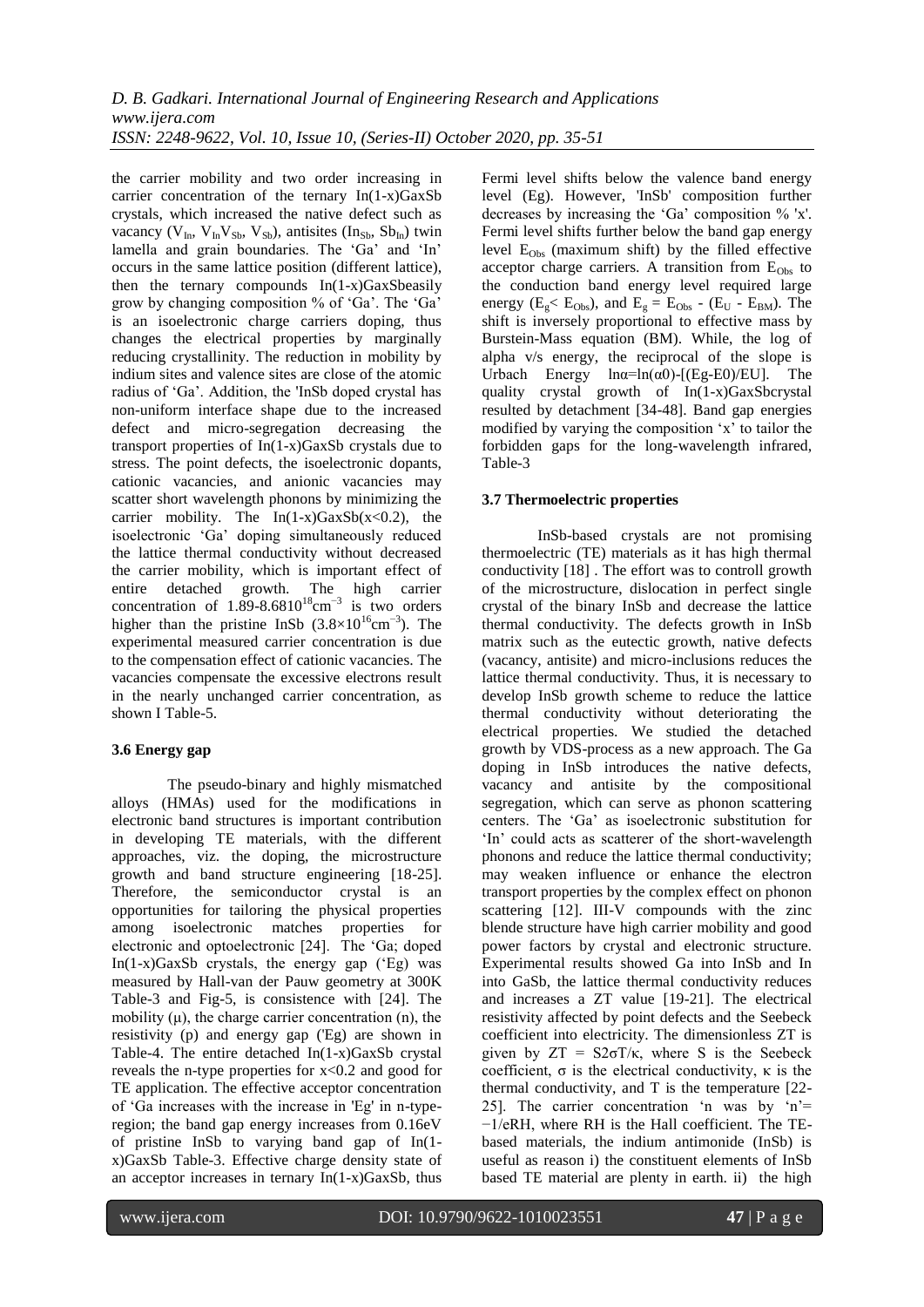electron mobility of the InSb has high material parameter β=(m∗/m0)3/2μ/κ, could give high ZT [12], where m  $*$  is the carrier effective mass, m0 is the free electron mass,  $\mu$  is the carrier mobility and κ  $=$  ( $\kappa$ E+ $\kappa$ L),  $\kappa$ L is the lattice thermal conductivity, and κE is the thermal of carrier concentration. However, the high lattice thermal conductivity (κl) and low mobility is a constraint for TE property of binary InSb compound. To solve this problem, we have doped Ga into InSb and systematically analyzed the effect of Ga alloying on the properties such as the Seebeck coefficient, electrical conductivity (κe) and lattice thermal conductivity (κl) of InSb. Ga alloying reduced the lattice thermal conductivity (κl) and optimized reduction in the mobility of InSb. The properties have been analyzed of Ga doping in  $In(1-x)GaxSb(x=0.1, 0.15, 0.25)$ crystal at RT. The increase in Ga doping increases 'Eg' Fig-5, the thermal conductivity increases with the increase in Ga% Fig-6a, In(1-x)GaxSbgrowth, Ga doped and Sb rich forms the second phase of GaSb at grain boundaries, which reduces the thermal conductivity Fig-3. The doping increase carrier concentration (Table-5) by controlling the bipolar effect and enhance in power factor [22]. The InSb based TE materials are attractive in future largescale commercial application in mid-temperature thermoelectric power generation. The carrier concentration increases with the increase in energy gap Fig-6b. The improvement in the TE of In(1 x)GaxSbdue to the point defects and composition segregations to enhance the thermoelectric (TE) properties of crystalline materials, the VDS experimental defect engineering study is under process.

### **3.8 The principle of entire detached growth in VDS-process**

The concept of the growth process by VDSprocess in [44-46] is similar as shown schematically in Fig-7. In brief, the source materials Indium (In), Gallium (Ga) and Antimonide (Sb) atoms are shown in solid circles (In-blue, Ga- red, Sb-green), and its InGaSb molecule formation process in Fig-7a. The strong bond of the In-Ga-Sb atoms exists, and then InGaSb molecule forms under the optimum growth Fig-7b. A tiny melt drop of homogeneous melt emerges 3-D structure of the melt by binding energy of In-Ga-Sb, Fig-7c. The entire dangling melt drop detaches into conical shape of an ampoule due to the molecular binding and bonding energy. The dangling melt drop forms away from the inner wall of an ampoule. The growth set up serendipitously as the apparition of a gap, and forms solid by the slow freezing of the solidification or crystallization process, Fig-7. It spontaneously promotes the

concave meniscus and concave C/M interface and concave solidified tip (seed) is shown in Fig-7c, the schematically in Fig-1d, and actual shape by grown ingots in Fig-2. The homogeneous and the chemically uniform structure of the melt freezes, hence the single crystal grows. The spontaneous preferential growth self-selected (022) direction of the crystalline structure grows. The entire detached crystal growth length increases continuously vertical direction with the time, schematically Fig-1d. Melt was formed concave meniscus shape with the inner wall of an ampoule with growing crystal, i.e. blue curve shape. The concave meniscus and concave crystal-melt interface are observed from the melt large free surface (a vacuum). The self-seed growth and the self-stabilization of the pressure developed. The non-steady growth presents, the entire detached growths by VDS-process, might be the capillary stability and the surface features close to detached crystal growth in space [28-33].

# **II. CONCLUSION**

First time, the 'Ga' doped three In(1 $x)GaxSb(x=0.10, 0.15, 0.25)$  entire detached crystals were grown. The In(1-x)GaxSb detached bulk crystals characterization showed the lower crystalline quality with binary. Doping of Ga in InSb changes in binary InSb crystals as the decreased carrier mobility from  $\sim 6.0^{5x} 10^4$ cm2/V.sec to  $1.241 \times 10^4$ ,  $9.01 \times 10^3$ , and  $2.436 \times 10^3$  cm<sup>2</sup>/V.sec, the marginal reduction in resistivity  $(3.0x10^{-3} \Omega.cm)$ , two fold increase in carrier concentration from  $\sim 3.8 \times 10^{16}$ cm-3(InSb) to  $\sim 1.27$ , 4.91 and  $2.86x10^{18}cm^3$ , and increase in dislocation density from  $\sim$  962cm-2 in InSb to ~1.21, 6.94 and  $9.93 \times 10^{3}$ cm<sup>-2</sup>..The higher dislocation density, the lower resistivity and the higher mobility are measured, it reveals the crystalline growth of the ternary entire detached In(1-x)GaxSbcrystals by VDS-process, and the preferred (022) direction. The controlled band gap, optoelectronic, electrical and structural properties of the In(1-x)GaxSbcrystal grown by the novel VDS-process are confirmed, and nearby to the detached crystal growth in space..

# **REFERENCES**

- [1]. I. Vurgaftman, Meyer, J. & Ram-Mohan, L., J. Appl. Phys. 89, 5815–5875 (2001)
- [2]. Del Alamo, J. A., Nature 479, 317–323 (2011)
- [3]. Ma, Z Qin, G Xie, L Qian, D Tang Appl. Phys. Rev. 6, (2019) 021317
- [4]. Ebnalwaled, A.A. Duffar, T., Sylla, L. Crystal Research Techno 48(4), (2013), 236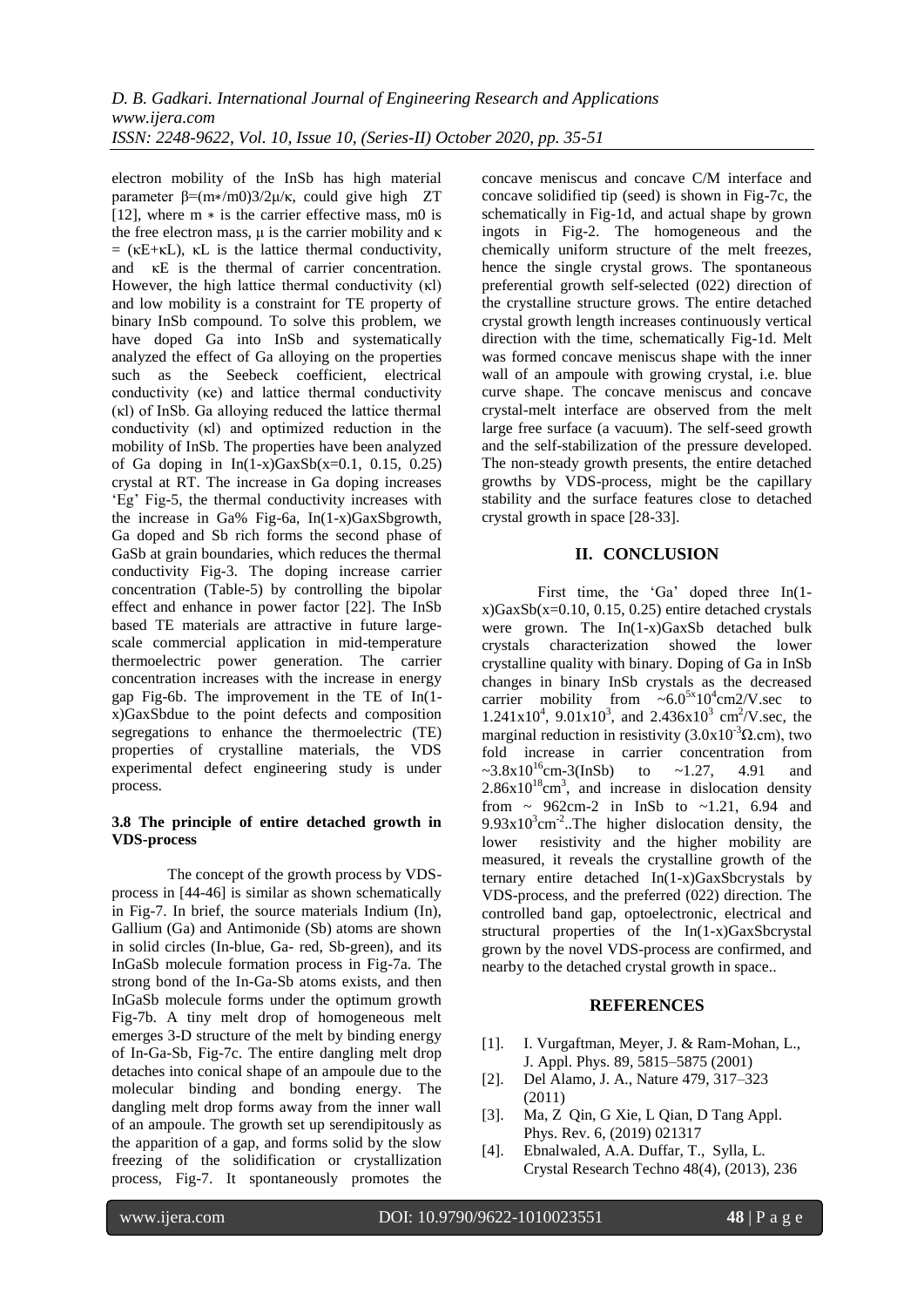- [5]. Buckeridge, J., Veal, T.D., Catlow, C.R.A., Scanlon, D.O. Physi Review B100(3), (2019), 035207
- [6]. Flores Mena, J.E., Castillo Ojeda, R., Díaz Reyes, J., J Mechanics 1616 (3) (2014) 1
- [7]. Gorji Ghalamestani, S., Ek, M., Ganjipour, B., Thelander, C., Johansson, J., Caroff, P., Dick, K.A Nano Letters 12(9,12) (2012) 4914-4919
- [8]. Jianbin Wang, Liya L. Regel, William R. Wilcox, J Crystal Growth 260 (2004) 59
- [9]. Lamine Sylla, Thierry Duffar, J Crystal Growth 324 (2011) 53–62
- [10]. Raquel Giulian, Charles A. Bolzan, Leandro T. Rossetto, Antônio Marcos H. de Andrade,Júlio R. Schoffen, Leandro L. Araujo, Henri I. Boudinov, Thin Solid Films 709 (2020) 138213
- [11]. H. Bekhouche, A. Gueddim, N. Bouarissa, N. Messikine, Chine J Physics 65 (2020) 146–152
- [12]. Zhengliang Dua, Xiaolu Chena, Junhao Zhub, Jiaolin Cuia, Current Appl Physics 18 (2018) 893–897
- [13]. Jihye Kang, Jung-Hyuk Koh, Ceramics International 46 (2020) 10603–10609
- [14]. Akant Sagar Sharmaa, Subhasis Dasa,b, S. Dhara, J Crystal Growth 545 (2020) 125739
- [15]. Beo Deul Ryu, Min Han, Kang Bok Ko, Tran Viet Cuong, Chang-Hyun Limd, Gun Hee Lee, Chang-Hee Hong
- [16]. Y.J. Jin, X.E. Zheng, S.J. Gon, C. Ke, M.Q. Xiao, B. Ling, S.Y. Yu, D.H. Zhang, J Alloys and Compounds 823 (2020) 153758
- [17]. Famin Liu\*, Lide Zhang, J Crystal Growth 204 (1999) 19}23
- [18]. Zhang, Q., Xiong, Z., Jiang, J.a, Li, W., Xu, G., Bai, S., Cui, P., Chen, L. J Materials Chemistry21(33), (2011) 12398
- [19]. Kumar, V.N., Hayakawa, Y., Udono, H., Inatomi, Y. Inorganic Chem 58(17) (2019) 11579-11588
- [20]. Nirmal Kumar, V. Arivanandan, M. Koyoma, T. Udono, H.d, Inatomi, Y., Hayakawa, Y. Appl Physics A: Mater Sci Proce 122(10) (2016) 885
- [21]. Du, Z., Yan, M., Zhu, J. Materials Research Express 5(10), (2018) 106301
- [22]. Jing Jiang, Rui Zhang, Chengcheng Yang, Yi Niu, Ting Zhou, Yan Pan, Chao Wang, J Materiomics 6 2020) 240e247
- [23]. S. AlFaify, Bakhtiar Ul Haq, R. Ahmed, Faheem K. Butt M.M. Alsardia, J Alloys and Compounds 739 (2018) 380e387
- [24]. Huan Tan, Bin Zhang, Guoyu Wang, Yongjin Chen, Xingchen Shen, Lijie Guo, Xiaodong Han, Xu Lu Xiaoyuan Zhou, J

Alloys Compounds 774 (2019) 129e136

- [25]. Zhengliang Dua, Jian Heb, Xiaolu Chena, Mengyi Yana, Junhao Zhuc, Yamei Liub Intermetallics 112 (2019)106528
- [26]. Y Inatomi, K Sakata, M Arivanandhan, G Rajesh, V Nirmal Kumar, T Koyama, Y Momose, T Ozawa, Y Okano, Y Hayakawa, npj Microgravity 1 (2015) 15011
- [27]. J Yu, Y, V N Kumar, Y Hayakawa, Yi Okano, M Arivanandhan, Y Momose, X Pan, Y Liu, X Zhang, X Luo,npj Microgravity 5 (2019) 8
- [28]. Jianding Yu, Yuko Inatomi, Velu Nirmal Kumar, Y Hayakawa5, Y Okano, M Arivanandhan, Y Momose5, X Pan1, Y Liu1, X Zhang X Lu, npj Microgravity 5 (2019):8
- [29]. Y Inatomi, K Sakata, M Arivanandhan, G Rajesh, V Nirmal Kumar, T Koyama, Y Momose, T Ozawa,YOkano, Y Hayakawa, npj Microgravity, 1 (2015) 15011
- [30]. Yu, J. Liu, Y, Pan, X, Zhao, H, Kumar, V.N, Arivanandhan, M., Momose, Y, Hayakawa, Y, Zhang, X, Luo, X, Okano , Y, Inatomi, Y. Microg Sci Techno 28(2) (2016) 143-154
- [31]. Hongxiang Jiang, Shixin Li1, Lili Zhang, Jie He, Jiuzhou Zhao, npj Microgravity 5 (2019) 26
- [32]. Xinghong Luo, Yaya Wang, Yang Li npj Microgravity (2019) 5:23
- [33]. Gadkari D.B., J Chemi Chemi Enginee 6,2012 65,
- [34]. Gadkari D.B., J Chemi Chemi Enginee 6,2012 250
- [35]. Gadkari Dattatray, J Materi Sci Engin A3 2(9),2012, 593
- [36]. Gadkari D.B., Ameri Insti Phys, Conf Pro 1512,2013 856
- [37]. Gadkari D.B., J Materi Sci Engineeg A3(5), (2013),338
- [38]. D.B. Gadkari, B.M. Arora, Material Chemistry and Physics 139 (2013) 375
- [39]. D.B.Gadkari, Interna J. Sci Res Publ 4 (2014) 1
- [40]. Dattatray Gadkari, Intern J Enginee Appl Sci (IJEAS) 2(4) (2015) 39
- [41]. D. Gadkari, D. Maske, M. Deshpande, B Arora,Inten. J. Innov. Resea Sci. Eng 5(2) (2016) 2092
- [42]. Dattatray Gadkari, J Electro Commu Engineering (IOSR-JECE) 12(4) IV (2017), 51-58
- [43]. Dattatray Gadkari, J Electro Commu Engineering (IOSR-JECE) 13(3) (2018), 21-31